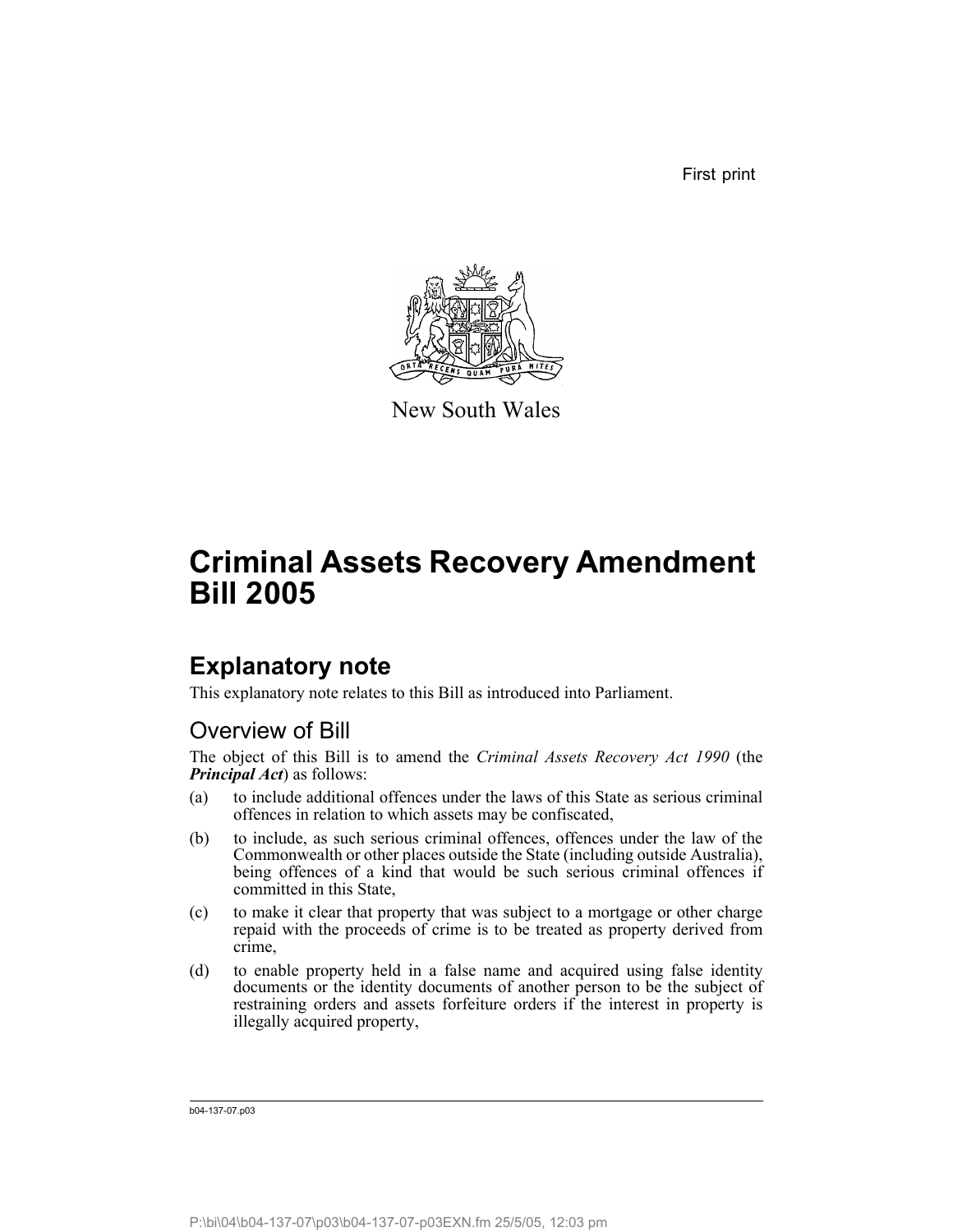Explanatory note

- (e) to extend the time within which a person must be charged before a restraining order ceases to be in force from 48 hours to 2 working days,
- (f) to clarify the circumstances in which restraining orders and assets forfeiture orders may be obtained in relation to property outside the State,
- (g) to enable applications for restraining orders to be made by telephone, radio, facsimile, email or other form of communication instead of in person in certain urgent circumstances,
- (h) to enable a proceeds assessment order to be made against a person aged 18 years or over who derives proceeds from the illegal activities of another person and who knew or ought reasonably to have known that the proceeds were so derived,
- (i) to provide for the forfeiture of property not disclosed by a defendant in evidence or a warranty or representation given or made in proceedings for an assets forfeiture order or proceeds assessment order,
- (j) to require hard copies of electronic documents and data to be provided in response to production orders,
- (k) to enable the New South Wales Crime Commission (the *Crime Commission*) to request a financial institution to give the Crime Commission information about financial transactions and to provide an indemnity if the information is supplied,
- (l) to provide for the recognition and enforcement of interstate instruments,
- (m) to enable arrangements to be made between the Minister and Ministers of other States for the transmittal of evidence of offences committed in other States that is seized under the Principal Act,
- (n) to make other minor and consequential amendments and to provide for savings and transitional provisions consequential on the enactment of the proposed Act.

# Outline of provisions

**Clause 1** sets out the name (also called the short title) of the proposed Act.

**Clause 2** provides for the commencement of the proposed Act on a day or days to be appointed by proclamation.

**Clause 3** is a formal provision that gives effect to the amendments to the *Criminal Assets Recovery Act 1990* set out in Schedule 1.

# **Schedule 1 Amendments**

### **Additional serious criminal offences**

The Principal Act provides for property of a person to be forfeited (under an *assets forfeiture order*), or an order (a *proceeds assessment order*) to be made requiring a

Explanatory note page 2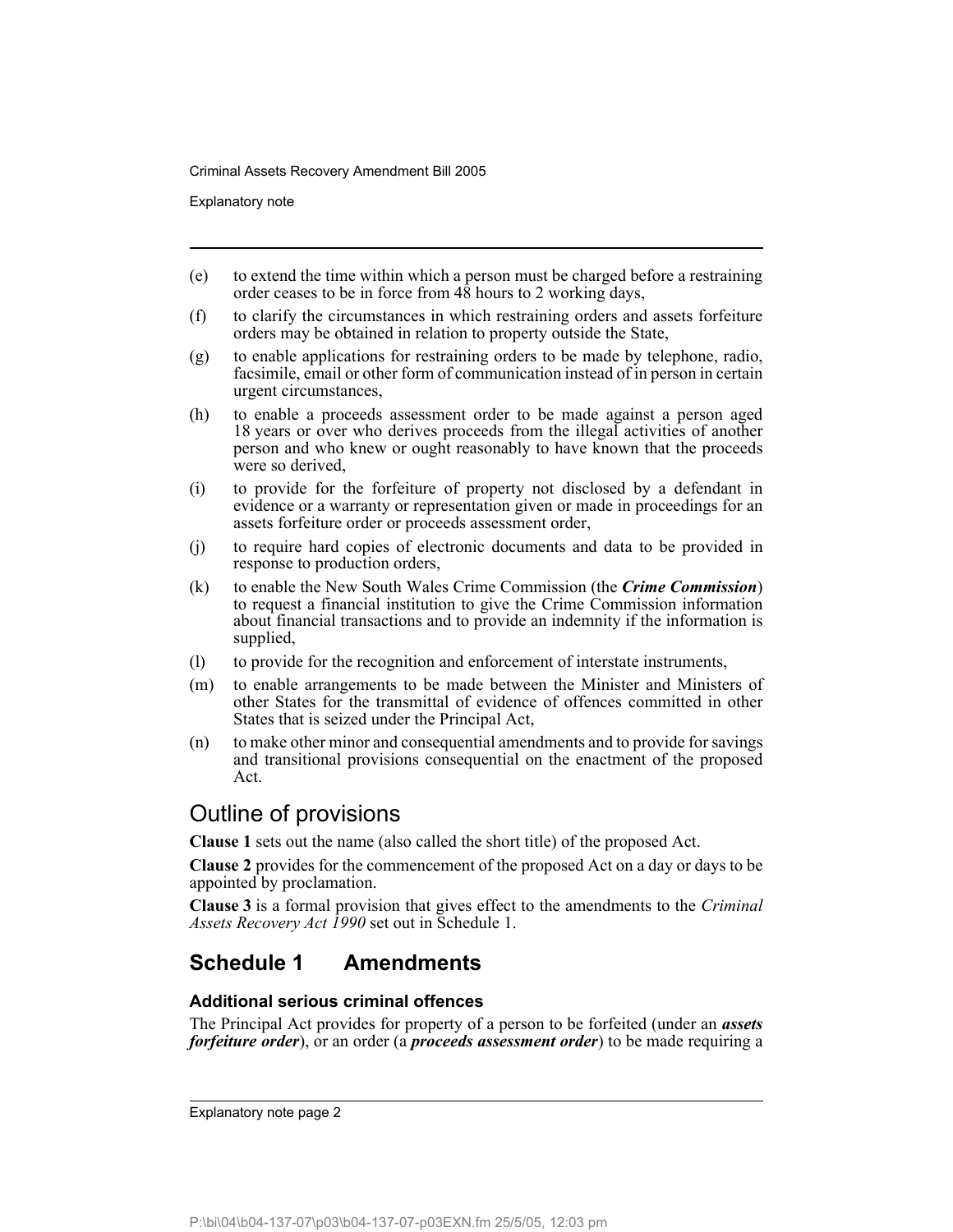Explanatory note

person to pay an amount, in circumstances where the person or another person has engaged in serious crime related activity and the property is illegally acquired property. Serious crime related activity is activity that is a serious criminal offence within the meaning of the Principal Act, whether or not the person concerned has been charged with the offence and regardless of the outcome of any proceedings. The amendments extend the offences that are serious criminal offences for the purposes of the Principal Act.

**Schedule 1 [6] and [7]** amend section 6 of the Principal Act to insert additional offences in the definition of *serious criminal offence*, including firearms offences, sexual servitude offences, child prostitution offences and offences outside this State that would be serious criminal offences if committed in this State.

**Schedule 1 [8]** amends section 6 of the Principal Act to insert the offence of possessing precursors for manufacture or production of prohibited drugs as a drug trafficking offence that is a serious criminal offence for the purposes of the Principal Act. **Schedule 1 [9]** makes a consequential amendment.

#### **Serious crime derived property**

**Schedule 1 [10]** amends section 9 of the Principal Act to expressly provide that property that is or has been subject to a mortgage, lien, charge, security or other encumbrance wholly or partly discharged using all or part of the proceeds of serious crime related activity or serious crime derived property (that is, the proceeds of serious criminal offences or derived from such offences) is taken to have been acquired using serious crime derived property. The effect of this is to make such property clearly available for forfeiture and other remedies under the Principal Act.

### **Forfeiture of fraudulently acquired property**

The proposed Act provides for property acquired using false identity documents or the identity documents of another person (*fraudulently acquired property*) to be liable for assets forfeiture orders or to be the basis of proceeds assessment orders under the Principal Act.

**Schedule 1 [11]** inserts proposed section 9A which defines fraudulently acquired property. This is an interest in property that is held in a false name and is knowingly acquired by using a false instrument or signature or a birth certificate or identity document of another person.

**Schedule 1 [12]** amends section 10 of the Principal Act to enable the Crime Commission to apply to the Supreme Court for a restraining order in respect of interests in property held in a false name. **Schedule 1 [13]** makes a consequential amendment.

**Schedule 1 [14]** amends section 10 of the Principal Act to require the Supreme Court to make a restraining order in relation to property held in a false name if the application is supported by an affidavit of an authorised officer stating that the officer suspects the property is fraudulently acquired property and the grounds for the suspicion and the Court considers, having regard to the affidavit, that there are reasonable grounds for the suspicion.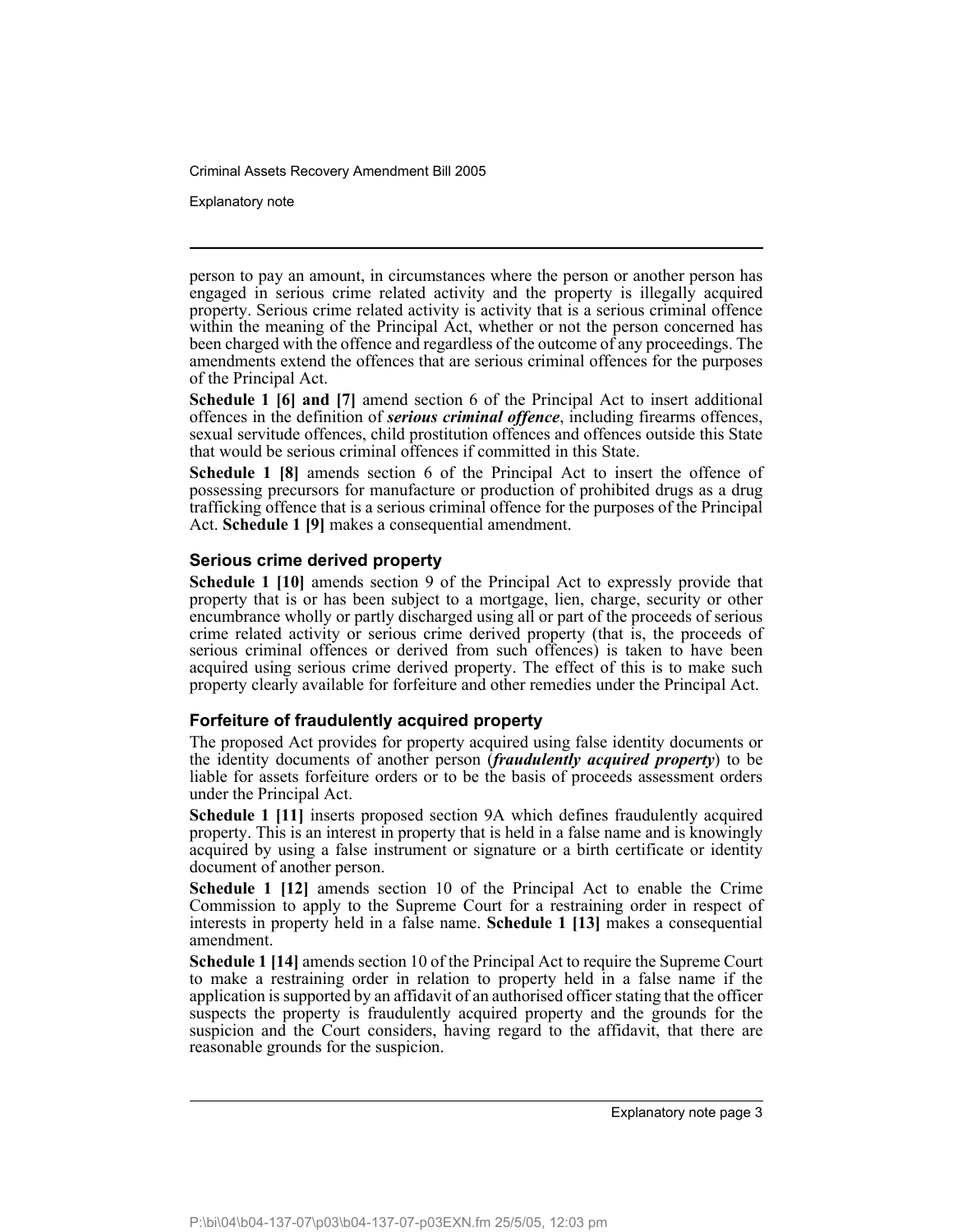Explanatory note

**Schedule 1 [21]** amends section 22 of the Principal Act to require the Supreme Court to make an assets forfeiture order if it finds it more probable than not that interests in property subject to an application are fraudulently acquired property that is also illegally acquired property (that is, derived from illegal activity). **Schedule 1 [24]–[26], [28] and [29]** make consequential amendments.

**Schedule 1 [22]** amends section 22 of the Principal Act to make it clear that the finding that fraudulently acquired property is illegally acquired property need not be based on a finding as to the commission of a particular offence but can be based on a finding that some offence or other constituting illegal activity was committed.

**Schedule 1 [23]** amends section 22 of the Principal Act to provide that the raising of a doubt as to whether a person engaged in an illegal activity is not of itself sufficient to avoid a finding that fraudulently acquired property is illegally acquired property.

**Schedule 1 [30]** amends section 25 of the Principal Act to provide that an order excluding interests in property from the operation of an assets forfeiture order may not be made by the Supreme Court unless it is proved that it is more probable than not that the interest in property is not fraudulently acquired property or is not illegally acquired property.

**Schedule 1 [31]** amends section 26 of the Principal Act to enable a declaration to be made by the Supreme Court, together with an order for payment of the proceeds of sale of forfeited property, if it is proved that it is more probable than not that the interest in property is not fraudulently acquired property or is not illegally acquired property. **Schedule 1 [32]** makes a consequential amendment.

**Schedule 1 [1]** amends section 3 of the Principal Act to extend the objects of the Principal Act to cover the confiscation of illegally acquired property held in a false name.

**Schedule 1 [44]** amends section 48 of the Principal Act to enable a monitoring order, that is, an order requiring a financial institution to provide information about transactions conducted by a person with the institution, to be made on the grounds that the person concerned has acquired, or is about to acquire, fraudulently acquired property.

#### **Restraining orders generally**

**Schedule 1 [15]** amends section 10 of the Principal Act to extend from 48 hours to 2 working days the period for which a restraining order can remain in force without there being a pending application for an assets forfeiture order or proceeds assessment order, an unsatisfied proceeds assessment order or other order being in force.

**Schedule 1 [16]** inserts proposed section 10B into the Principal Act. The proposed section enables restraining orders to be applied for and granted by telephone, radio, facsimile, email or other means of communication where it is necessary to do so to prevent funds held in a financial institution from being withdrawn or transferred to a place outside New South Wales.

Explanatory note page 4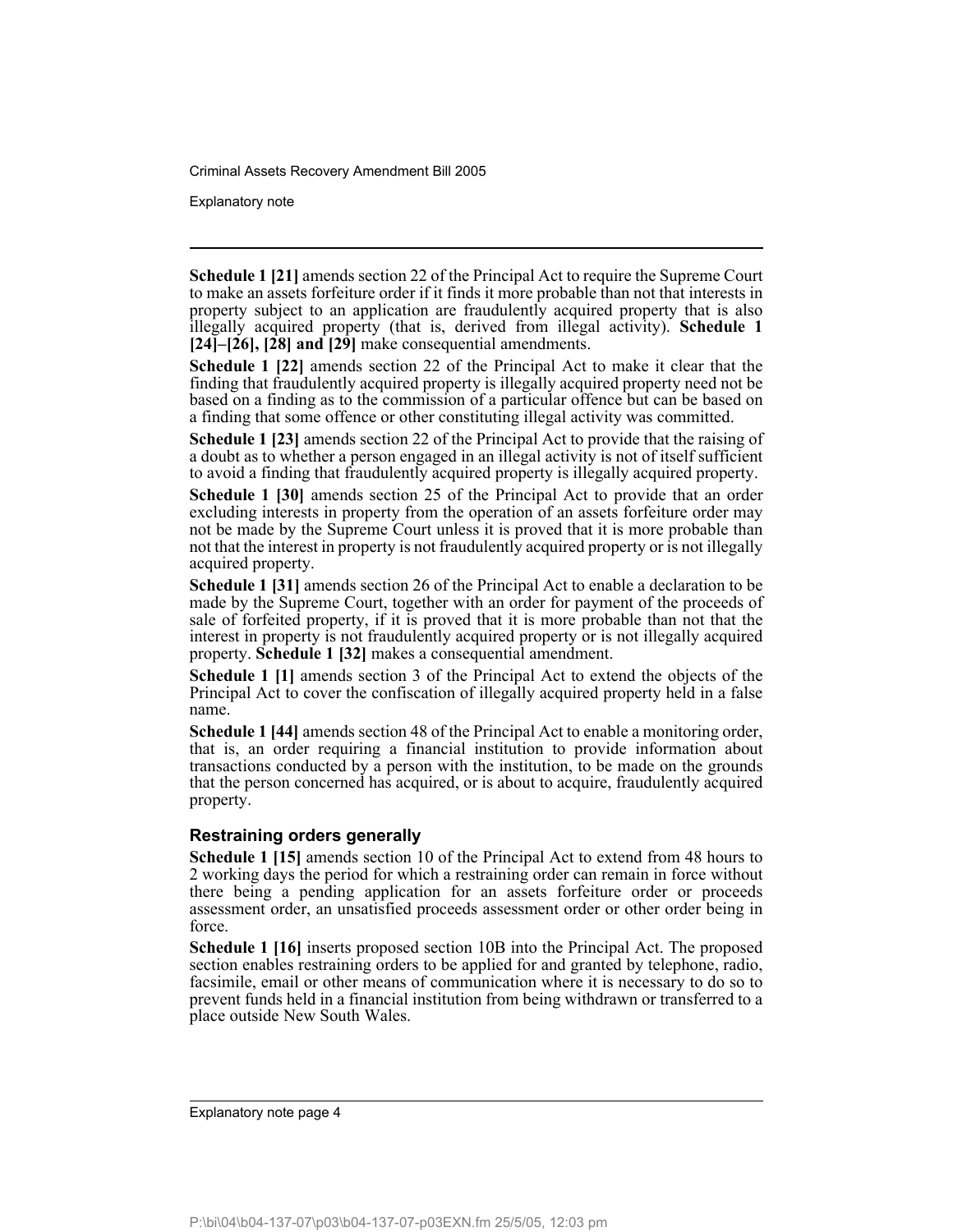Explanatory note

#### **Orders relating to crimes committed outside New South Wales**

The amendments made to the Principal Act extend the serious criminal offences that may be the basis of remedies available under the Act to crimes committed outside New South Wales.

**Schedule 1 [16]** inserts proposed section 10A. Proposed section 10A sets out the circumstances when an application for a restraining order may be made in respect of interests in property derived from serious crime related activity arising from offences under the law of a place outside New South Wales (including outside Australia).

**Schedule 1 [27]** inserts proposed section 22A. Proposed section 22A sets out the circumstances when an application for an assets forfeiture order may be made in respect of interests in property derived from serious crime related activity arising from offences under the law of a place outside New South Wales (including outside Australia).

**Schedule 1 [35]** amends section 27 of the Principal Act to set out the circumstances when a proceeds assessment order may be made in relation to the proceeds of serious crime related activity arising from offences under a law of a place outside New South Wales (including outside Australia).

#### **Extension of proceeds assessment orders to third parties**

A proceeds assessment order must be made under the Principal Act against a person in respect of proceeds derived from an illegal activity or illegal activities of the person if the person is found to have engaged in a serious crime related activity involving an indictable quantity of drugs or an offence punishable by imprisonment for 5 years or more within the preceding 6 years.

**Schedule 1 [35]** amends section 27 of the Principal Act to enable a proceeds assessment order to be made against a person who is over 18 and who derived proceeds from an illegal activity or illegal activities of another person within the preceding 6 years if the other person is found to have engaged in a serious crime related activity involving an indictable quantity of drugs or an offence punishable by imprisonment for 5 years or more. **Schedule 1 [33], [34], [36] and [37]** make consequential amendments.

**Schedule 1 [38] and [39]** amend section 28 of the Principal Act to extend that section (which relates to assessment of proceeds of illegal activity for the purposes of a proceeds assessment order) to orders relating to a person other than the offender.

#### **Orders on failure to declare interests in property in proceedings**

**Schedule 1 [40]** inserts proposed Division 2A of Part 3 (proposed sections 31A–31C) into the Principal Act. The proposed Division enables assets forfeiture orders and proceeds assessment orders to be made if a person fails to declare an interest in property in proceedings under the Principal Act for an assets forfeiture order or proceeds assessment order or examination proceedings (*forfeiture proceedings*).

Explanatory note page 5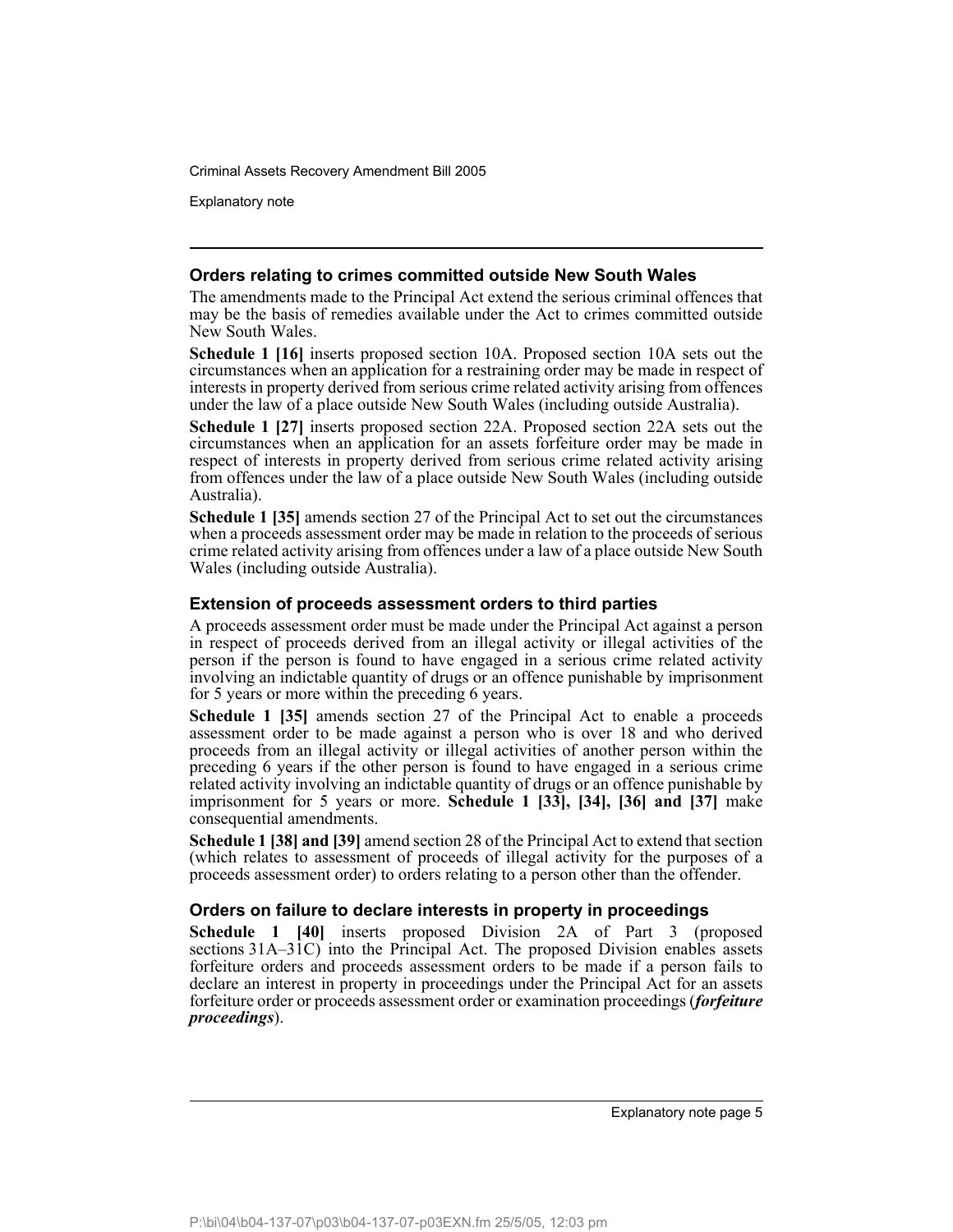Explanatory note

Proposed section 31A enables the Supreme Court, on the application of the Crime Commission, to make an order forfeiting to and vesting in the Crown a specified interest in property (*undeclared property*), if the interest is not specified in evidence or a warranty or representation given or made as to the defendant's interests in property in forfeiture proceedings. The order will extend to property that has been disposed of but not property subsequently acquired by a person for sufficient consideration in good faith or vested in a person on distribution of an estate. Specified provisions of the Act applicable to assets forfeiture orders will apply to orders made under the proposed section.

Proposed section 31B enables the Supreme Court, on the application of the Crime Commission, to make an order requiring a person to pay to the Treasurer the value of undeclared property subsequently acquired by a person for sufficient consideration in good faith or vested in a person on distribution of an estate. Specified provisions of the Act applicable to proceeds assessment orders will apply to orders made under the proposed section.

Proposed section 31C enables an interest forfeited to the Crown, or money paid, under the proposed Division to be vested in the original owner or repaid by order of the Supreme Court if the Court finds that property is not attributable to the proceeds of illegal activity and the offender did not know of the property at the time of the failure to disclose.

#### **Information about financial transactions**

**Schedule 1 [45]** amends section 51 of the Principal Act to enable the Crime Commission to request a financial institution to give to the Crime Commission information about a transaction that might be of assistance in the enforcement of the Principal Act or regulations under the Principal Act.

**Schedule 1 [46]** amends section 51 of the Principal Act to extend the protection against actions, suits or proceedings given to financial institutions that volunteer information to the Crime Commission to financial institutions that give information in response to a request by the Crime Commission.

#### **Recognition of interstate instruments**

The amendments provide for the registration and enforcement in New South Wales of orders and other instruments made under legislation of other States and Territories or the Commonwealth that is similar to the Principal Act. The provisions reflect those contained in the *Confiscation of Proceeds of Crime Act 1989*.

**Schedule 1 [4]** inserts definitions of *corresponding law*, *interstate assets forfeiture order*, *interstate crime related property declaration*, *interstate proceeds assessment order*, *interstate restraining order* and *interstate serious offence* into section 4 of the Principal Act. The definitions of *corresponding law* and of the various declarations and orders rely on the regulations to specify the particular laws and instruments of other States and Territories or the Commonwealth that will fall within the definitions.

Explanatory note page 6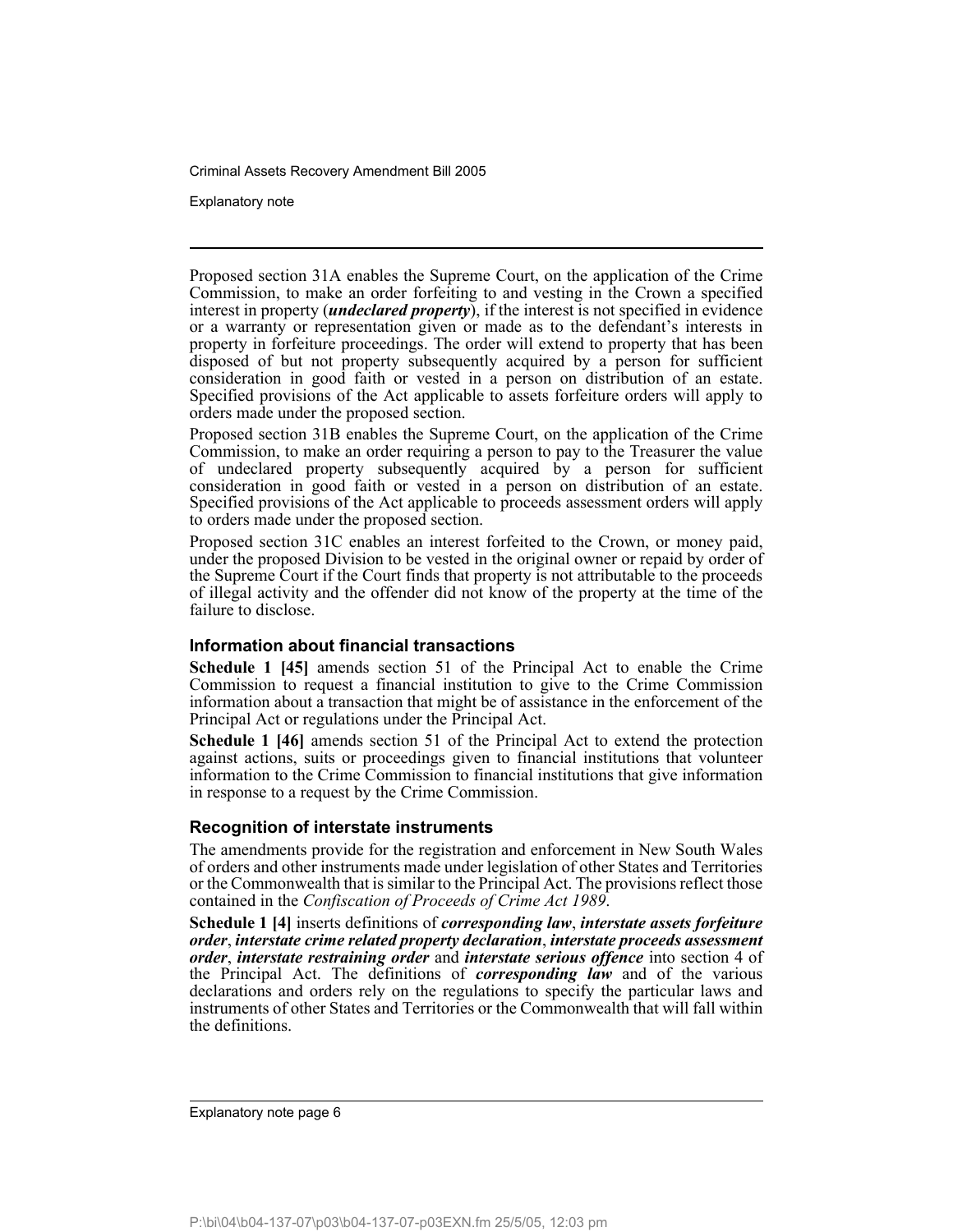Explanatory note

**Schedule 1 [47]** inserts proposed Part 4A (proposed sections 52A–52I).

Proposed section 52A provides for the registration, in accordance with the rules of the Supreme Court, of interstate assets forfeiture orders, interstate crime related property declarations and interstate restraining orders (*interstate instruments*) that apply to property in New South Wales.

Proposed section 52B enables an interstate restraining order to be enforced in New South Wales in the same way as a restraining order made under the Principal Act.

Proposed section 52C enables an interstate assets forfeiture order to be enforced in New South Wales in the same way as an assets forfeiture order made under the Principal Act. The property concerned is to be vested in the Crown in right of New South Wales.

Proposed section 52D enables an interstate crime related property declaration to be enforced in New South Wales in the same way as a registered interstate assets forfeiture order, subject to the regulations.

Proposed section 52E provides for a registered interstate instrument to remain in force until the registration is cancelled even if it ceases to be in force under the law under which it was made.

Proposed section 52F enables the Supreme Court, on application, to cancel the registration of an interstate instrument if the registration was improperly obtained or the instrument ceases to be in force under the law under which it was made.

Proposed section 52G creates a charge on property subject to an interstate restraining order if an interstate proceeds assessment order has been made in relation to the property and both orders are registered.

Proposed section 52H enables the Public Trustee, under an agreement with an official of another State, Territory or the Commonwealth under the law of which an interstate restraining order was made, to take control of property that the official was directed to control under the order.

Proposed section 52I enables interim registration of an interstate instrument pending provision of a sealed copy for registration under the Principal Act.

**Schedule 1 [2]** extends the definition of *authorised officer* to cover persons authorised to act as such officers for the purposes of proposed Part 4A.

#### **Other amendments**

**Schedule 1 [3]** omits definitions from section 4 of the Principal Act as a result of the updating of the definition of *financial institution*.

**Schedule 1 [5]** amends the definition of *financial institution* in section 4 of the Principal Act to refer to authorised deposit-taking institutions rather than building societies, banks and credit unions, as those terms are no longer used in State legislation referring to financial institutions.

**Schedule 1 [19]** inserts proposed section 13A. The proposed section provides that a person may not rely on the privilege against self-incrimination if required to answer a question, or produce a document or other thing, in an examination on oath under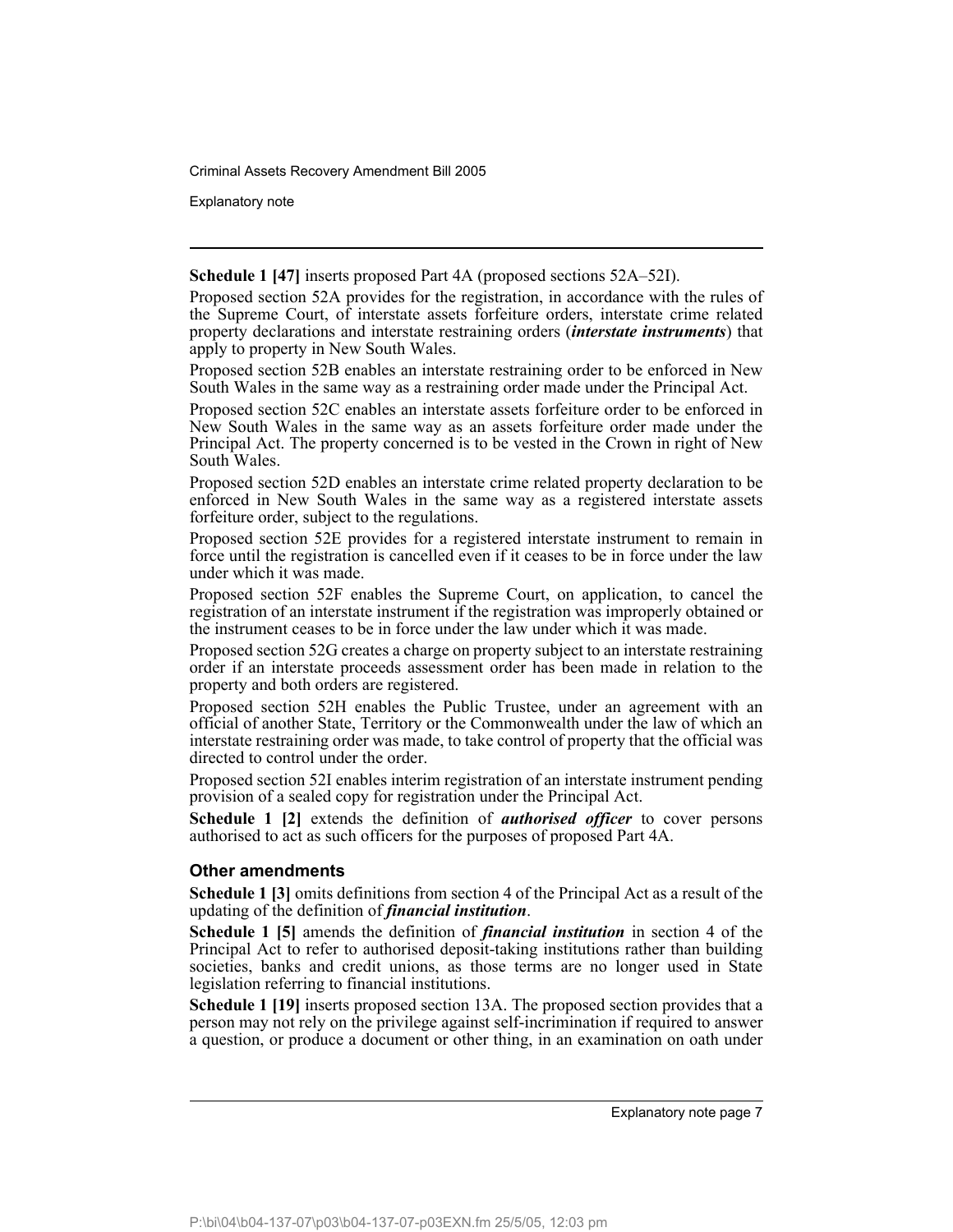Explanatory note

the Principal Act. However, such an answer, document or thing is not admissible in criminal proceedings against the person if the person objected on that ground or was not warned that the person could make such an objection. The proposed section also applies to a requirement to furnish a statement to the Public Trustee or the Crime Commission. Currently, under section 13 of the Principal Act, such an answer or document is not admissible in civil or criminal proceedings, except in limited circumstances. **Schedule 1 [17] and [18]** make consequential amendments.

**Schedule 1 [20]** amends section 22 of the Principal Act to enable an application to be made for an assets forfeiture order before an application is made for a restraining order, as well as after a restraining order is made, but prevents the application for an assets forfeiture order from being determined before a restraining order is granted.

**Schedule 1 [41]** amends section 33 of the Principal Act to require a person complying with a production order to produce an electronic document to make available the hard copy form of the document, including the generation of reports or the extraction of data.

**Schedule 1 [42]** amends section 41 of the Principal Act to prevent the return of property seized pursuant to a search warrant if an order (other than a restraining order) affecting the interest in property has been granted previously or within 7 days after the property is seized. Currently, return is prevented only if a restraining order is in force.

**Schedule 1 [43]** amends section 47 of the Principal Act to empower an authorised officer to seize a document or other thing under a search warrant issued under the Principal Act if the officer believes, on reasonable grounds, that it will afford evidence of a criminal offence under a law of another State or Territory or the Commonwealth.

**Schedule 1 [48]** amends section 54 of the Principal Act to enable a certificate by a judicial officer, registrar or other proper officer of a court as to a plea of guilt to be admissible as evidence of the commission of the offence by the person who pleaded guilty.

**Schedule 1 [49]** amends section 54 of the Principal Act to enable a court, in proceedings under the Principal Act, to have regard to transcripts of proceedings that have not been determined, have been discharged or have not been proceeded with for any reason.

**Schedule 1 [50]** inserts proposed section 59A into the Principal Act. The proposed section empowers the Minister administering the Principal Act to enter into agreements with a Minister of another State or Territory or the Commonwealth for the transfer and disposal of things seized under the Principal Act that may be relevant to offences of the other State or Territory or the Commonwealth.

**Schedule 1 [51]** amends Schedule 1 to the Principal Act to enable regulations containing savings and transitional provisions to be made consequential on the enactment of the proposed Act.

**Schedule 1 [52]** amends Schedule 1 to the Principal Act to insert savings and transitional provisions consequent on the enactment of the proposed Act.

Explanatory note page 8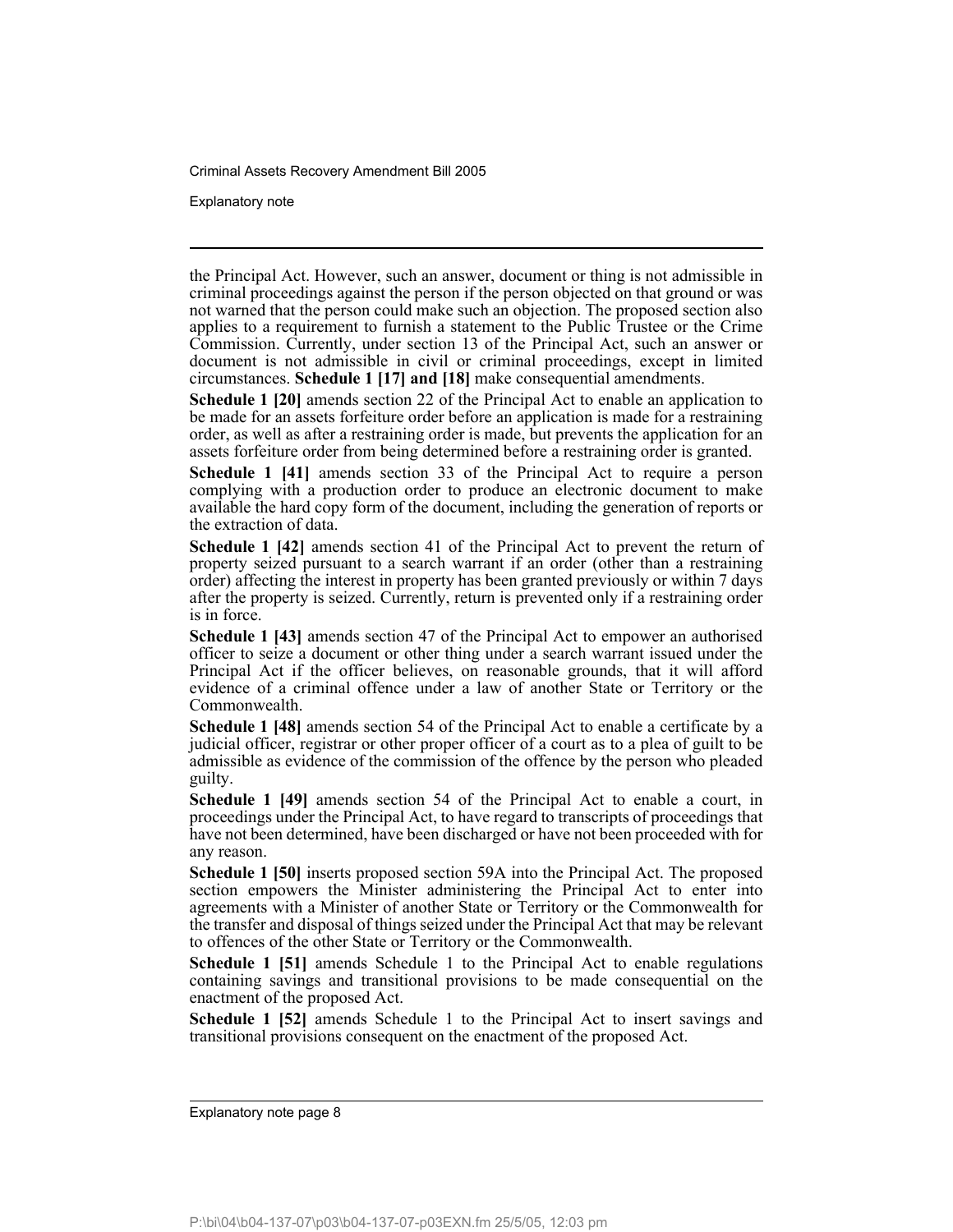First print



New South Wales

# **Criminal Assets Recovery Amendment Bill 2005**

# **Contents**

|                                                      | Page                                    |
|------------------------------------------------------|-----------------------------------------|
| Name of Act                                          |                                         |
|                                                      |                                         |
| Amendment of Criminal Assets Recovery Act 1990 No 23 |                                         |
|                                                      |                                         |
|                                                      | 2 Commencement<br>Schedule 1 Amendments |

b04-137-07.p03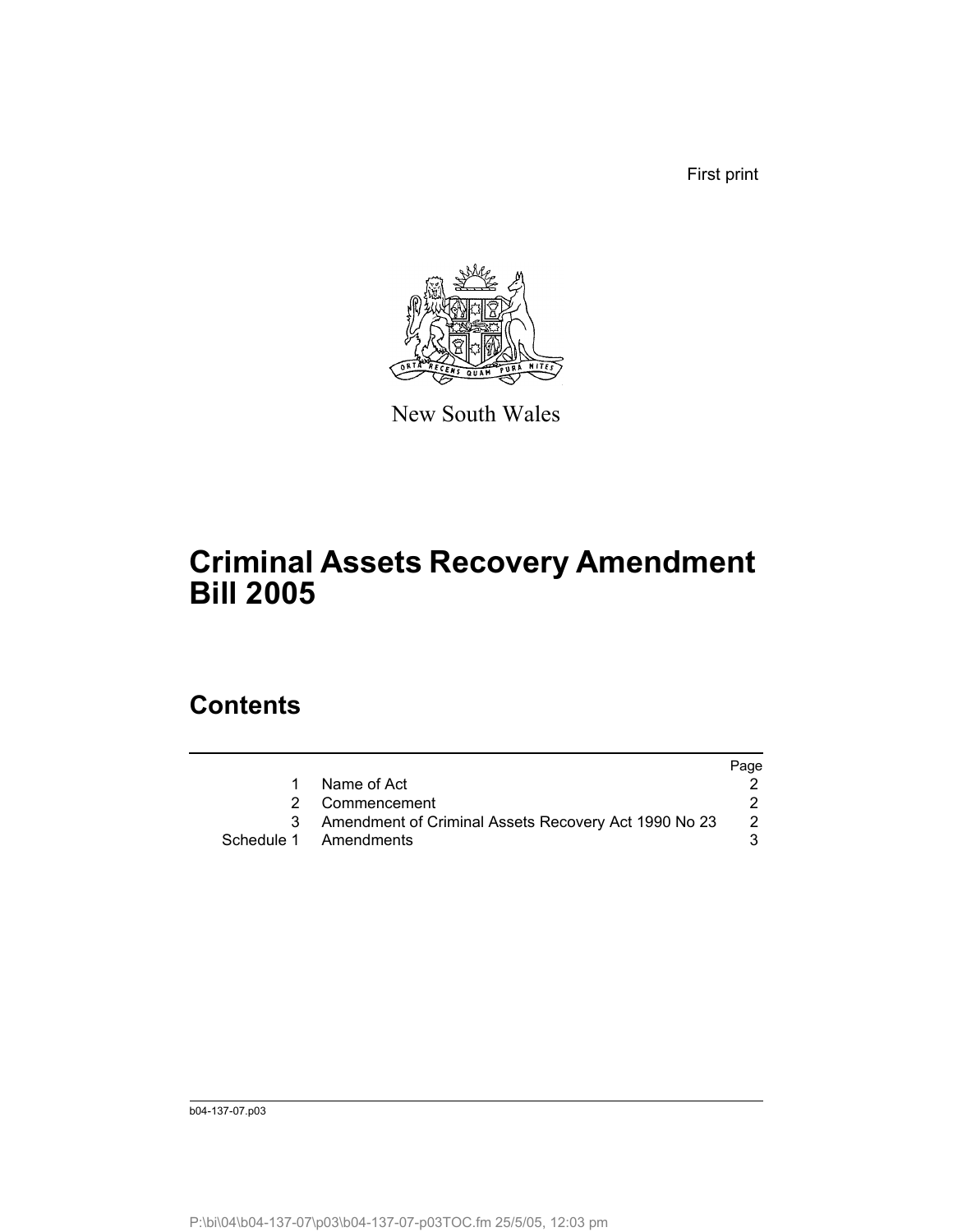**Contents** 

Page

Contents page 2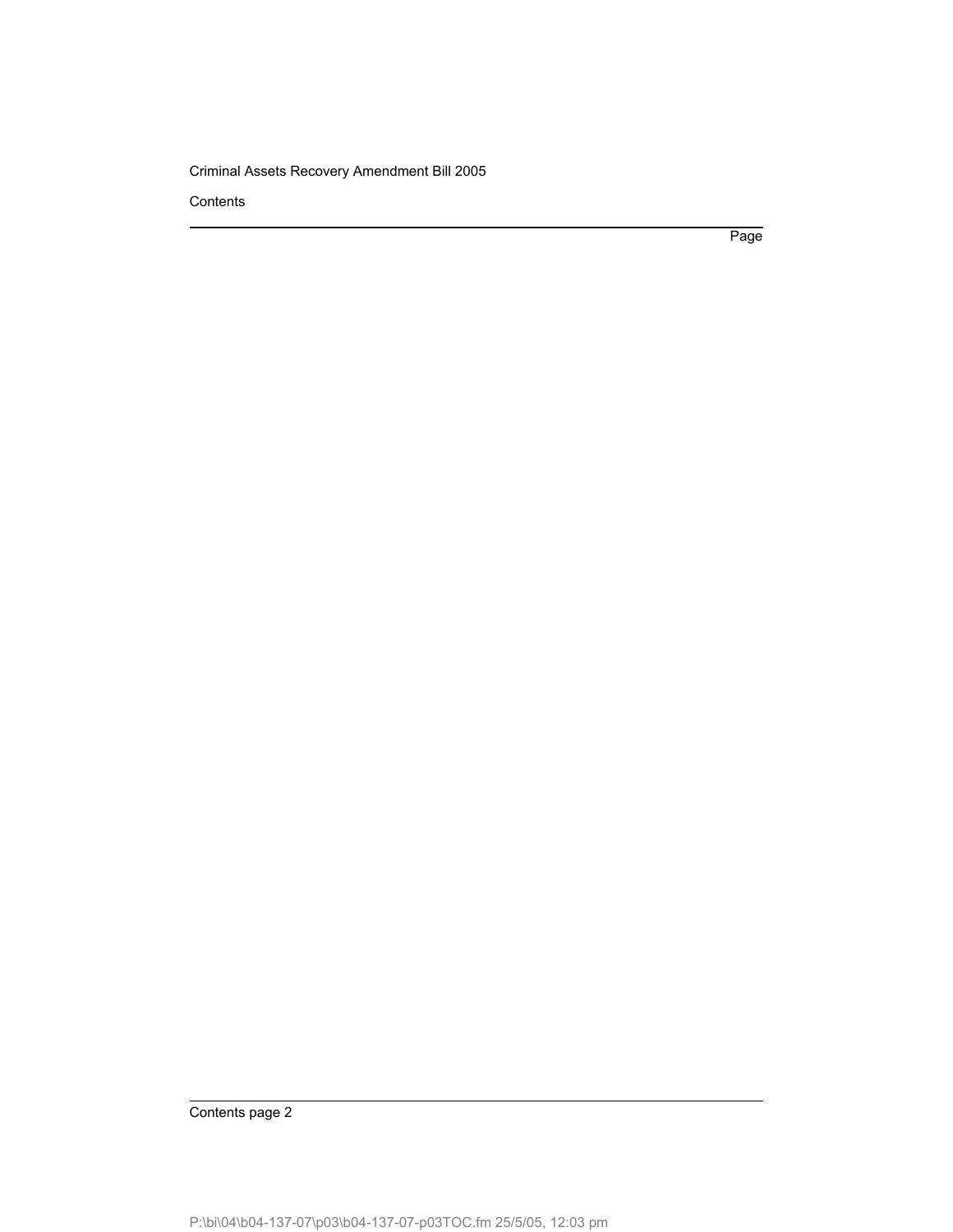

New South Wales

No , 2005

## **A Bill for**

An Act to amend the *Criminal Assets Recovery Act 1990* to make further provision with respect to the seizure, restraint and forfeiture of property derived from crime related activity and the mutual recognition of interstate instruments; and for other purposes.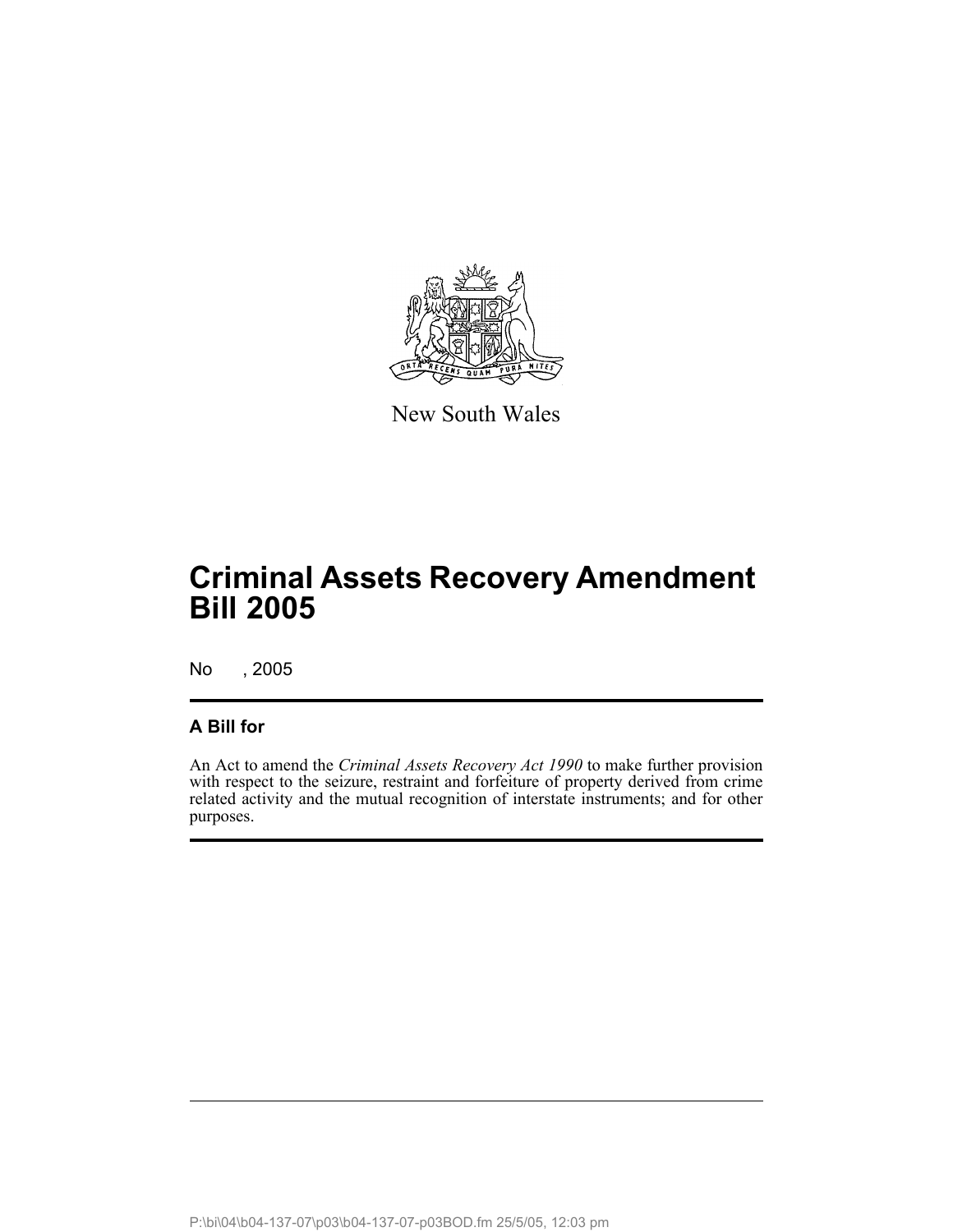|   | The Legislature of New South Wales enacts:                                    | 1              |
|---|-------------------------------------------------------------------------------|----------------|
| 1 | Name of Act                                                                   | 2              |
|   | This Act is the Criminal Assets Recovery Amendment Act 2005.                  | 3              |
| 2 | <b>Commencement</b>                                                           | $\overline{4}$ |
|   | This Act commences on a day or days to be appointed by proclamation.          | 5              |
| 3 | Amendment of Criminal Assets Recovery Act 1990 No 23                          | 6              |
|   | The Criminal Assets Recovery Act 1990 is amended as set out in<br>Schedule 1. | 7<br>8         |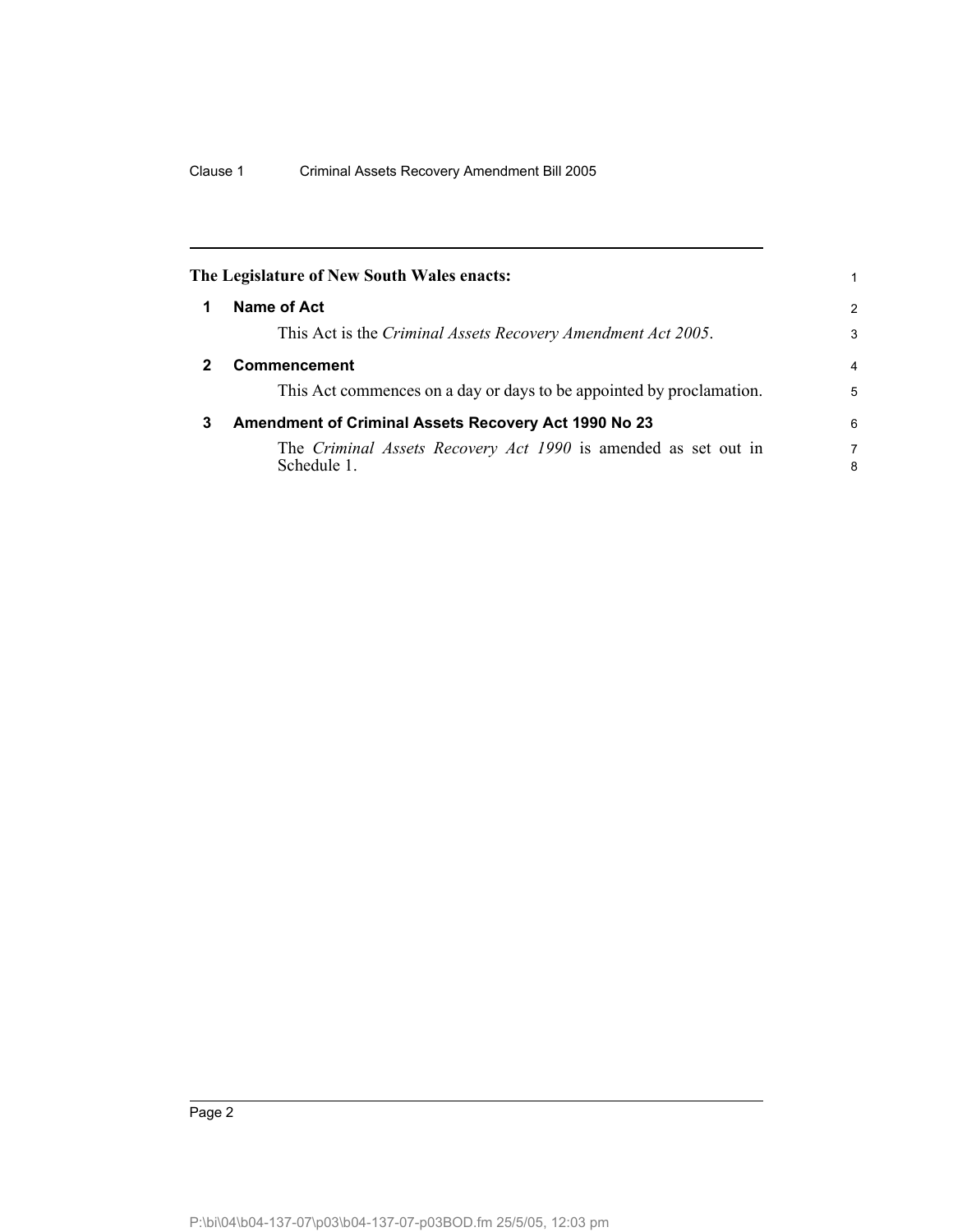Amendments **Amendments** Schedule 1

1

# **Schedule 1 Amendments**

(Section 3) **[1] Section 3 Principal objects** Insert after section 3 (b): (b1) to provide for the confiscation, without requiring a conviction, of property of a person that is illegally acquired property held in a false name or is not declared in confiscation proceedings, and **[2] Section 4 Definitions** Insert "or Part 4A (Recognition of interstate instruments)" after "powers)" in paragraph (c) of the definition of *authorised officer* in section 4 (1). **[3] Section 4 (1), definitions of "bank", "building society" and "credit union"** Omit the definitions. **[4] Section 4 (1)** Insert in alphabetical order: *corresponding law* means a law of the Commonwealth, another State or a Territory that is prescribed by the regulations as a law that corresponds to this Act. *external serious crime related activity* means serious crime related activity arising out of an offence under the law of the Commonwealth or a place outside this State (including outside Australia) which, if the offence had been committed in this State, would be a serious criminal offence.

*fraudulently acquired property* means an interest in property that is fraudulently acquired property as provided by section 9A.

*interstate assets forfeiture order* means an order or other instrument that is made under a corresponding law and is of a kind declared by the regulations to be within this definition.

*interstate crime related property declaration* means a declaration or other instrument that is made under a corresponding law and is of a kind declared by the regulations to be within this definition.

*interstate proceeds assessment order* means an order or other instrument that is made under a corresponding law and is of a kind declared by the regulations to be within this definition.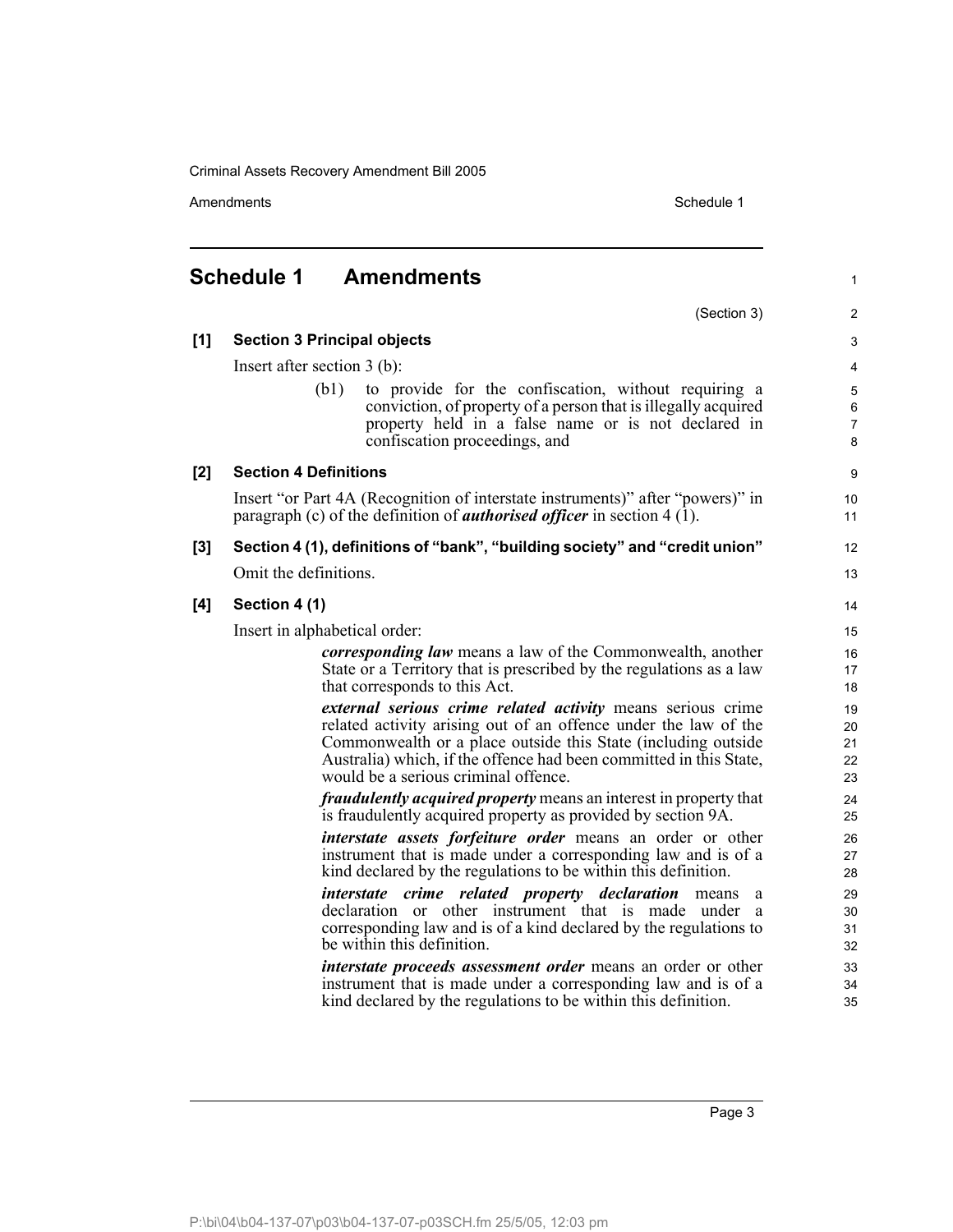|     |                       | <i>interstate restraining order</i> means an order or other instrument<br>that is made under a corresponding law and is of a kind declared<br>by the regulations to be within this definition.                                                                                                                                                                                                             | 1<br>$\overline{c}$<br>3                |
|-----|-----------------------|------------------------------------------------------------------------------------------------------------------------------------------------------------------------------------------------------------------------------------------------------------------------------------------------------------------------------------------------------------------------------------------------------------|-----------------------------------------|
|     |                       | <i>interstate serious offence</i> means an offence (including a<br>common law offence, where relevant) against the laws of another<br>State, being an offence in relation to which an interstate assets<br>forfeiture order, interstate crime related property declaration,<br>interstate restraining order or interstate proceeds assessment<br>order may be made under a corresponding law of the State. | 4<br>5<br>6<br>$\overline{7}$<br>8<br>9 |
|     |                       | serious criminal offence—see section 6.<br><i>working day</i> means any day that is not a Saturday, Sunday or a<br>public holiday.                                                                                                                                                                                                                                                                         | 10<br>11<br>12                          |
| [5] |                       | Section 4 (1), definition of "financial institution"                                                                                                                                                                                                                                                                                                                                                       | 13                                      |
|     |                       | Omit paragraphs $(a)$ – $(c)$ . Insert instead:                                                                                                                                                                                                                                                                                                                                                            | 14                                      |
|     | (a)                   | an authorised deposit-taking institution, or                                                                                                                                                                                                                                                                                                                                                               | 15                                      |
| [6] |                       | Section 6 Meaning of "serious crime related activity"                                                                                                                                                                                                                                                                                                                                                      | 16                                      |
|     |                       | Omit section $6(2)$ (e). Insert instead:                                                                                                                                                                                                                                                                                                                                                                   | 17                                      |
|     | (e)                   | an offence under section 50A, 51, 51B, 51BA or 51BB of<br>the Firearms Act 1996, or                                                                                                                                                                                                                                                                                                                        | 18<br>19                                |
| [7] | Section 6 (2) (f)-(j) |                                                                                                                                                                                                                                                                                                                                                                                                            | 20                                      |
|     |                       | Omit section $6(2)$ (f). Insert instead:                                                                                                                                                                                                                                                                                                                                                                   | 21                                      |
|     | (f)                   | an offence under section 80D or 80E of the Crimes Act<br>1900, or                                                                                                                                                                                                                                                                                                                                          | 22<br>23                                |
|     | (g)                   | an offence under Division 15 of Part 3 of the Crimes Act<br>1900 (other than an offence under section 91D $(1)$ (b) or<br>$91H(3)$ of that Act), or                                                                                                                                                                                                                                                        | 24<br>25<br>26                          |
|     | (h)                   | an offence under section 197 of the Crimes Act 1900, being<br>an offence involving the destruction of or damage to<br>property having a value of more than \$500, or                                                                                                                                                                                                                                       | 27<br>28<br>29                          |
|     | (i)                   | an offence under the law of the Commonwealth or a place<br>outside this State (including outside Australia) which, if<br>the offence had been committed in this State, would be a<br>serious criminal offence referred to in paragraphs $(a)$ – $(h)$ ,<br><sub>or</sub>                                                                                                                                   | 30<br>31<br>32<br>33<br>34              |
|     | (i)                   | an offence of attempting to commit, or of conspiracy or<br>incitement to commit, or of aiding or abetting, an offence<br>referred to in any other paragraph of this subsection.                                                                                                                                                                                                                            | 35<br>36<br>37                          |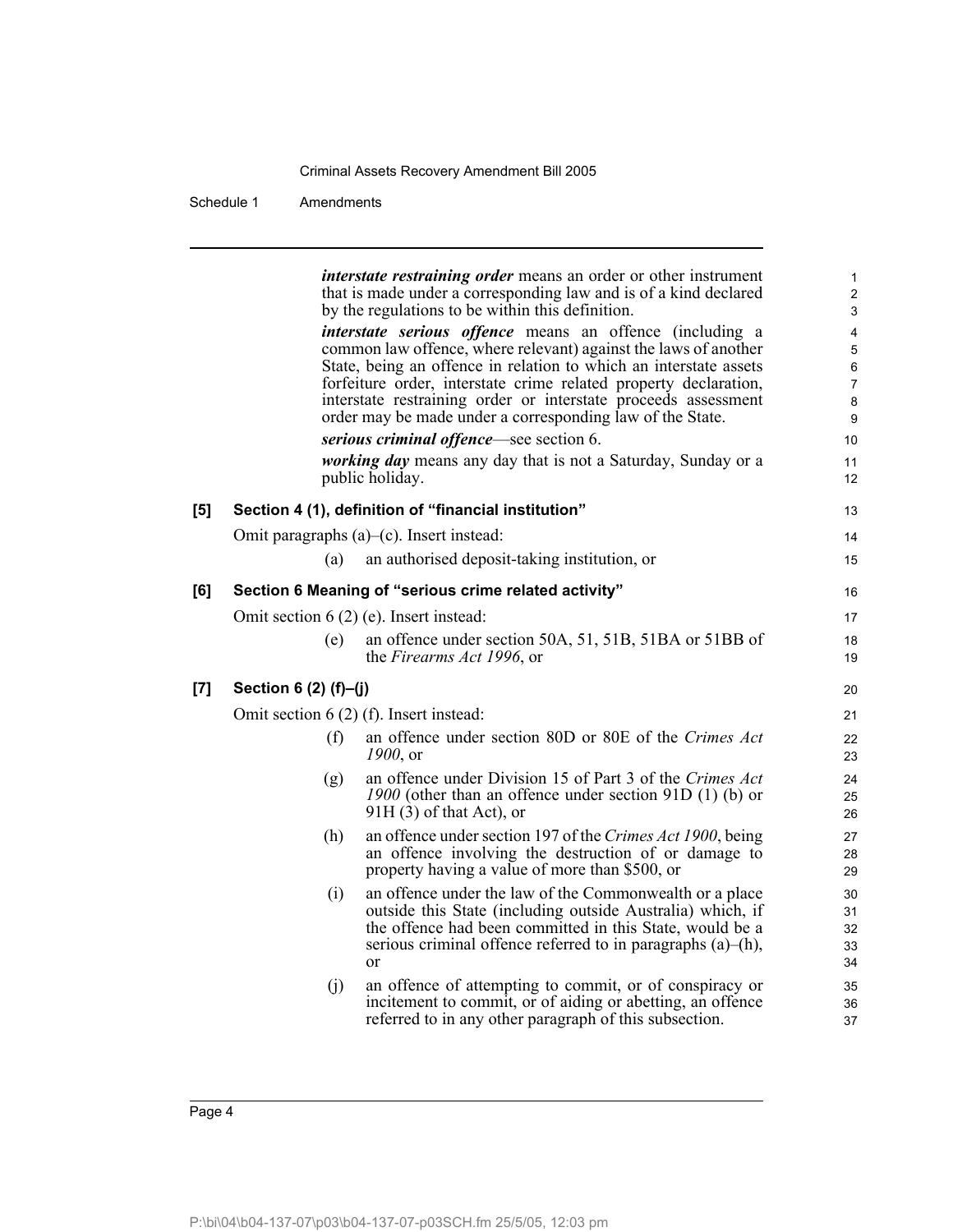|        | Amendments                                                                                 |                   | Schedule 1                                                                                                                                                                                                                                                                                                                                                                                                    |                                              |  |  |  |  |
|--------|--------------------------------------------------------------------------------------------|-------------------|---------------------------------------------------------------------------------------------------------------------------------------------------------------------------------------------------------------------------------------------------------------------------------------------------------------------------------------------------------------------------------------------------------------|----------------------------------------------|--|--|--|--|
| [8]    |                                                                                            | Section 6 (3)     |                                                                                                                                                                                                                                                                                                                                                                                                               | $\mathbf{1}$                                 |  |  |  |  |
|        |                                                                                            |                   | Insert after paragraph (b) of the definition of <i>drug trafficking offence</i> :                                                                                                                                                                                                                                                                                                                             | $\overline{2}$                               |  |  |  |  |
|        |                                                                                            |                   | (b1)<br>section 24A (Possession of precursors for manufacture or<br>production of prohibited drugs),                                                                                                                                                                                                                                                                                                          | 3<br>$\overline{4}$                          |  |  |  |  |
| [9]    |                                                                                            | Section 6 (3)     |                                                                                                                                                                                                                                                                                                                                                                                                               | 5                                            |  |  |  |  |
|        |                                                                                            |                   | Insert "(b1)," after "(b)," wherever occurring in paragraphs $(d)$ -(f) of the<br>definition of <i>drug trafficking offence</i> .                                                                                                                                                                                                                                                                             | 6<br>$\overline{7}$                          |  |  |  |  |
| [10]   | Section 9 Meaning of "serious crime derived property" and "illegally<br>acquired property" |                   |                                                                                                                                                                                                                                                                                                                                                                                                               |                                              |  |  |  |  |
|        |                                                                                            |                   | Insert after section $9(2)$ :                                                                                                                                                                                                                                                                                                                                                                                 | 10                                           |  |  |  |  |
|        |                                                                                            | (2A)              | Without limiting subsection $(1)$ , an interest in property is taken to<br>be wholly or partly acquired using serious crime derived property<br>if it is, or has been, subject to a mortgage, lien, charge, security<br>or other encumbrance wholly or partly discharged using all or<br>part of the proceeds of a serious crime related activity or serious<br>crime derived property.                       | 11<br>12<br>13<br>14<br>15<br>16             |  |  |  |  |
| $[11]$ |                                                                                            | <b>Section 9A</b> |                                                                                                                                                                                                                                                                                                                                                                                                               | 17                                           |  |  |  |  |
|        |                                                                                            |                   | Insert after section 9:                                                                                                                                                                                                                                                                                                                                                                                       | 18                                           |  |  |  |  |
|        | 9Α<br>Meaning of "fraudulently acquired property"                                          |                   |                                                                                                                                                                                                                                                                                                                                                                                                               |                                              |  |  |  |  |
|        |                                                                                            | (1)               | An interest in property is fraudulently acquired property if the<br>interest is held in a false name and any of the following was<br>knowingly used for the purposes of acquiring, or dealing with,<br>that property:<br>a false instrument (including a birth certificate or other<br>(a)<br>identity document) or signature,<br>a birth certificate or other identity document of another<br>(b)<br>person. | 20<br>21<br>22<br>23<br>24<br>25<br>26<br>27 |  |  |  |  |
|        |                                                                                            | (2)               | In this section:                                                                                                                                                                                                                                                                                                                                                                                              | 28                                           |  |  |  |  |
|        |                                                                                            |                   | <i>false instrument</i> has the same meaning as it has in Division 2<br>(False instruments) of Part 5 of the Crimes Act 1900.                                                                                                                                                                                                                                                                                 | 29<br>30                                     |  |  |  |  |
|        |                                                                                            |                   | identity document includes any document that may be used for<br>the purposes of an identity verification procedure under the<br>Financial Transaction Reports Act 1988 of the Commonwealth.                                                                                                                                                                                                                   | 31<br>32<br>33                               |  |  |  |  |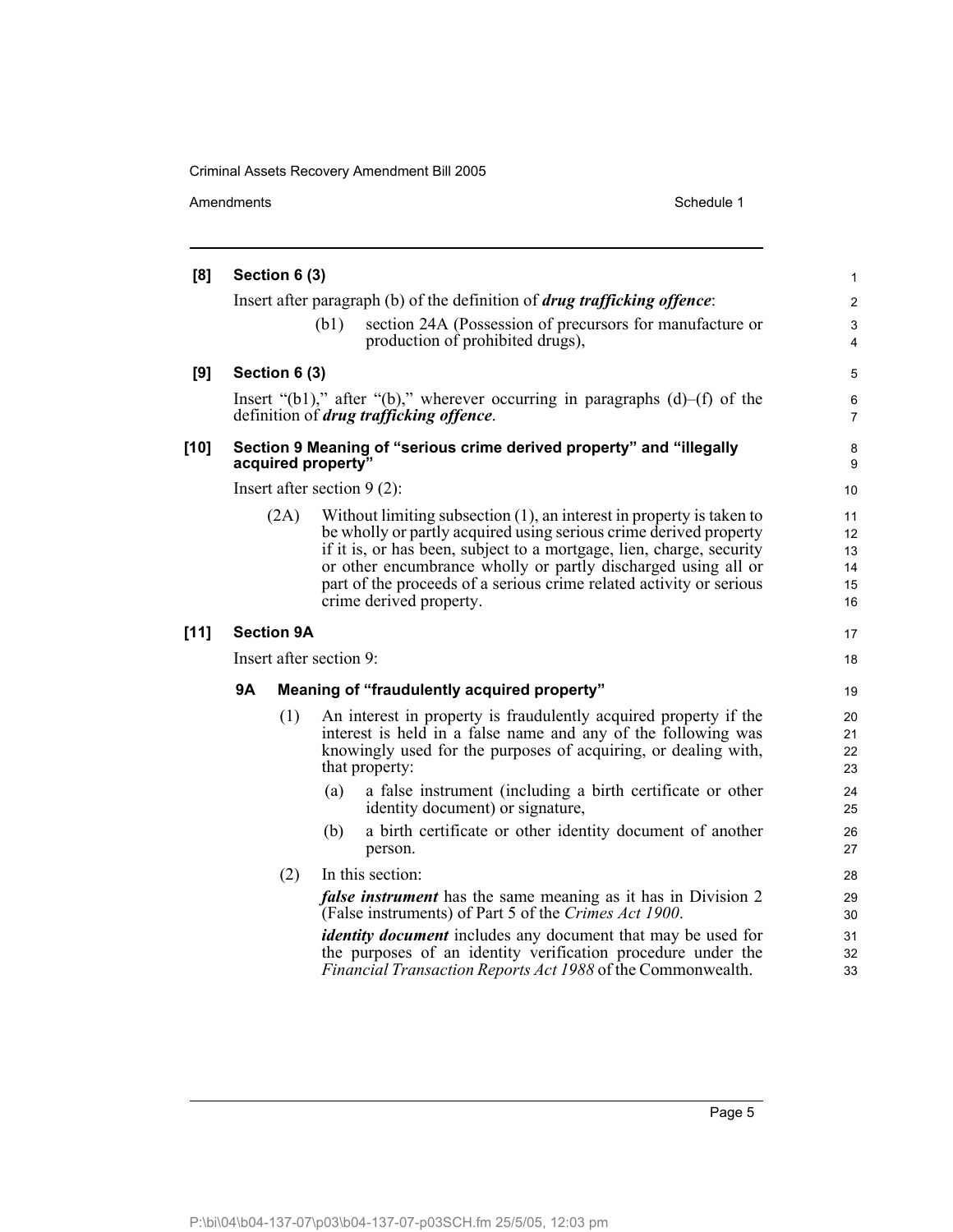| $[12]$ |                                  |                       |     | <b>Section 10 Restraining orders</b>                                                                                                     |                               |  |  |  |
|--------|----------------------------------|-----------------------|-----|------------------------------------------------------------------------------------------------------------------------------------------|-------------------------------|--|--|--|
|        |                                  |                       |     |                                                                                                                                          | $\mathbf 1$<br>$\overline{2}$ |  |  |  |
|        | Insert before section $10(2A)$ : |                       |     |                                                                                                                                          |                               |  |  |  |
|        |                                  | (2AA)                 |     | The Commission may apply to the Supreme Court, ex parte, for<br>a restraining order in respect of specified interests, or a specified    | 3<br>4                        |  |  |  |
|        |                                  |                       |     | class of interests, in property that are held in a false name.                                                                           | 5                             |  |  |  |
| $[13]$ |                                  | <b>Section 10 (3)</b> |     |                                                                                                                                          | 6                             |  |  |  |
|        |                                  |                       |     | Insert "under subsection (2)" after "order applied for".                                                                                 | $\overline{7}$                |  |  |  |
| $[14]$ |                                  | Section 10 (3A)       |     |                                                                                                                                          | 8                             |  |  |  |
|        |                                  |                       |     | Insert after section $10(3)$ :                                                                                                           | 9                             |  |  |  |
|        |                                  | (3A)                  |     | The Supreme Court must make the order applied for under<br>subsection $(2AA)$ if:                                                        | 10<br>11                      |  |  |  |
|        |                                  |                       | (a) | the application is supported by an affidavit of an                                                                                       | 12                            |  |  |  |
|        |                                  |                       |     | authorised officer stating that the authorised officer<br>suspects that the interest is fraudulently acquired property                   | 13                            |  |  |  |
|        |                                  |                       |     | that is illegally acquired property and stating the grounds                                                                              | 14<br>15                      |  |  |  |
|        |                                  |                       |     | on which that suspicion is based, and                                                                                                    | 16                            |  |  |  |
|        |                                  |                       | (b) | the Court considers that having regard to the matters                                                                                    | 17                            |  |  |  |
|        |                                  |                       |     | contained in any such affidavit there are reasonable<br>grounds for any such suspicion.                                                  | 18<br>19                      |  |  |  |
| $[15]$ |                                  | <b>Section 10 (9)</b> |     |                                                                                                                                          | 20                            |  |  |  |
|        |                                  |                       |     | Omit "48 hours". Insert instead "2 working days".                                                                                        | 21                            |  |  |  |
| $[16]$ | Sections 10A and 10B             |                       |     |                                                                                                                                          |                               |  |  |  |
|        | Insert after section 10:         |                       |     |                                                                                                                                          |                               |  |  |  |
|        | 10A                              | activity              |     | Restraining orders relating to external serious crime related                                                                            | 24<br>25                      |  |  |  |
|        |                                  | (1)                   |     | An application for a restraining order that relates to interests in<br>property derived from external serious crime related activity may | 26<br>27                      |  |  |  |
|        |                                  |                       |     | be made only if the person who has the interests is domiciled in<br>New South Wales or the property is situated in New South Wales.      | 28<br>29                      |  |  |  |
|        |                                  | (2)                   |     | The Supreme Court may grant such an application only if it is                                                                            | 30                            |  |  |  |
|        |                                  |                       |     | supported by an affidavit of an authorised officer that includes a<br>statement that the officer has made due enquiry and is satisfied   | 31<br>32                      |  |  |  |
|        |                                  |                       |     | that no action has been taken under a law of the Commonwealth                                                                            | 33                            |  |  |  |
|        |                                  |                       |     | or any place outside this State (including outside Australia)                                                                            | 34                            |  |  |  |
|        |                                  |                       |     |                                                                                                                                          |                               |  |  |  |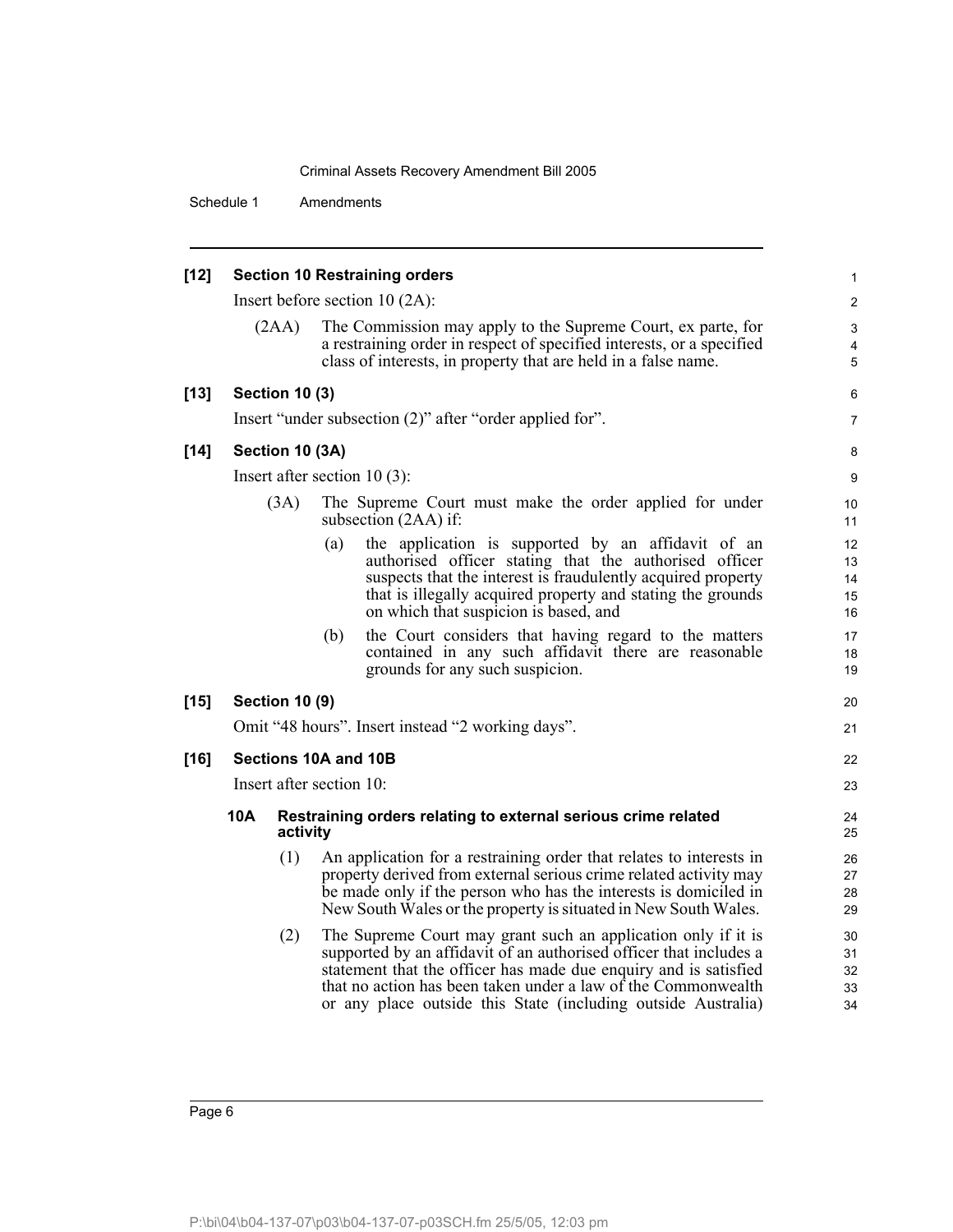#### Amendments Schedule 1

|        | against any interests in property of the person concerned that are<br>the subject of the application as a result of the external serious<br>crime related activity. |                                                                                                                                                                                                                                                                                                      |                                |  |  |  |  |
|--------|---------------------------------------------------------------------------------------------------------------------------------------------------------------------|------------------------------------------------------------------------------------------------------------------------------------------------------------------------------------------------------------------------------------------------------------------------------------------------------|--------------------------------|--|--|--|--|
|        | 10B                                                                                                                                                                 | Telephone applications for restraining orders                                                                                                                                                                                                                                                        | 4                              |  |  |  |  |
|        | (1)                                                                                                                                                                 | An authorised officer may apply by telephone for a restraining<br>order under section 10 (a <i>telephone restraining order</i> ).                                                                                                                                                                    | 5<br>6                         |  |  |  |  |
|        | (2)                                                                                                                                                                 | The Supreme Court must make the order applied for if, in<br>addition to the matters required under sections 10 and 10A (if<br>applicable), the application is supported by a statement by the<br>authorised officer that:                                                                            | $\overline{7}$<br>8<br>9<br>10 |  |  |  |  |
|        |                                                                                                                                                                     | the interest in property relates to funds held in a specified<br>(a)<br>financial institution, and                                                                                                                                                                                                   | 11<br>12                       |  |  |  |  |
|        |                                                                                                                                                                     | (b)<br>the order is required urgently as there is a risk that the<br>funds may be withdrawn or transferred to a place outside<br>New South Wales (including outside Australia), and                                                                                                                  | 13<br>14<br>15                 |  |  |  |  |
|        |                                                                                                                                                                     | it is not practicable for the authorised officer to appear in<br>(c)<br>person.                                                                                                                                                                                                                      | 16<br>17                       |  |  |  |  |
|        | (3)                                                                                                                                                                 | If it is not possible for an application for a telephone restraining<br>order to be made directly by telephone to the Supreme Court by<br>the applicant, the application may be transmitted to the Supreme<br>Court by another person on behalf of the applicant.                                    | 18<br>19<br>20<br>21           |  |  |  |  |
|        | (4)                                                                                                                                                                 | The Supreme Court may give notice of a telephone restraining<br>order by telephone.                                                                                                                                                                                                                  |                                |  |  |  |  |
|        | (5)                                                                                                                                                                 | If an application for a telephone restraining order is made, it must<br>be supported by evidence on affidavit, as required under sections<br>10 and 10A (if applicable), as soon as practicable after the<br>making of the application and not later than 2 working days after<br>the order is made. | 24<br>25<br>26<br>27<br>28     |  |  |  |  |
|        | (6)                                                                                                                                                                 | In this section, <i>telephone</i> includes radio, facsimile, email or other<br>means of communication.                                                                                                                                                                                               | 29<br>30                       |  |  |  |  |
| $[17]$ |                                                                                                                                                                     | <b>Section 13 Privilege</b>                                                                                                                                                                                                                                                                          | 31                             |  |  |  |  |
|        |                                                                                                                                                                     | Omit section 13 $(1)$ (a).                                                                                                                                                                                                                                                                           | 32                             |  |  |  |  |
| $[18]$ |                                                                                                                                                                     | Section 13 (3) and (4)                                                                                                                                                                                                                                                                               | 33                             |  |  |  |  |
|        |                                                                                                                                                                     | Omit the subsections.                                                                                                                                                                                                                                                                                | 34                             |  |  |  |  |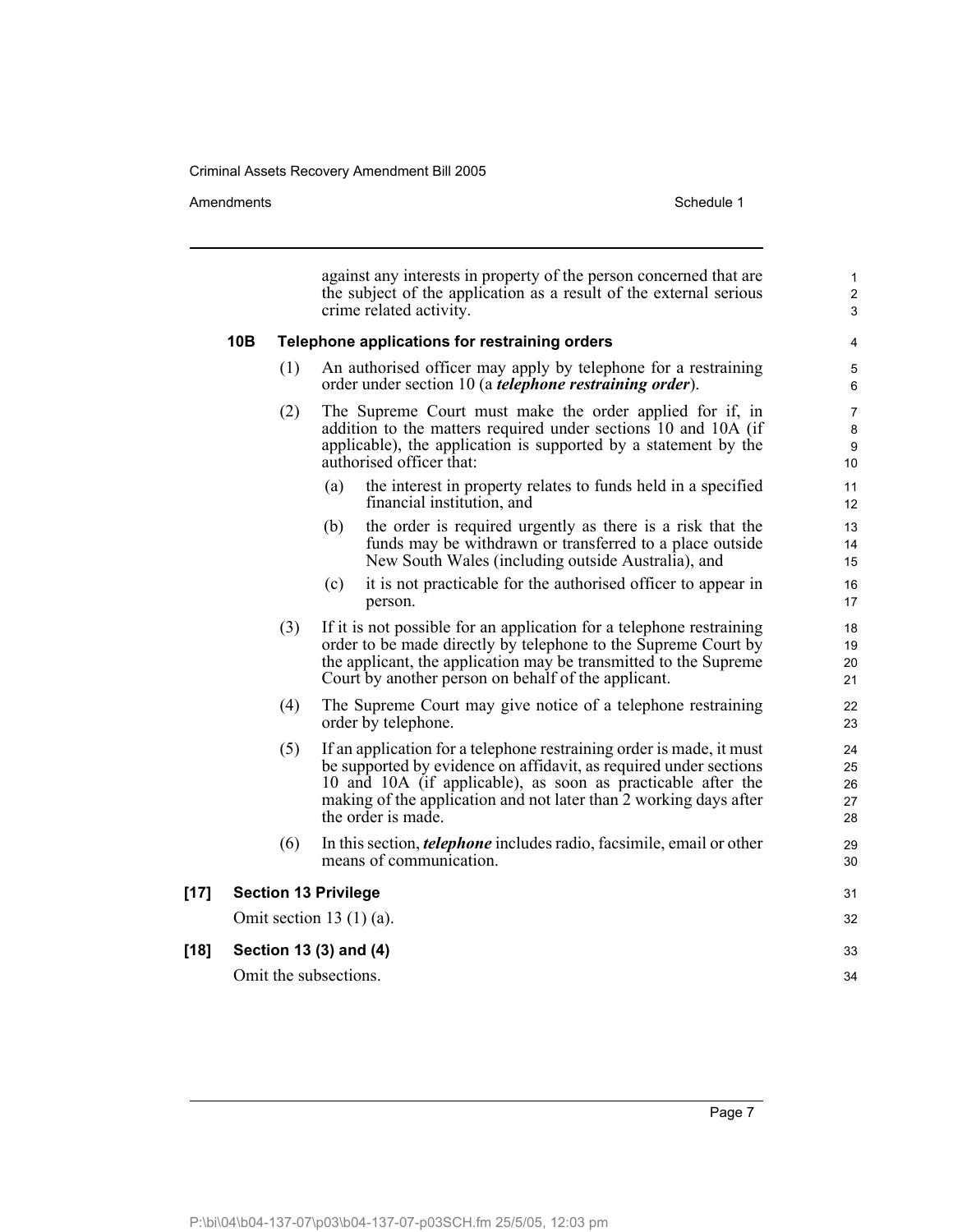| $[19]$ | <b>Section 13A</b> |                                      |                                                                                                                                                                                                                                                                                                       |                            |  |  |  |
|--------|--------------------|--------------------------------------|-------------------------------------------------------------------------------------------------------------------------------------------------------------------------------------------------------------------------------------------------------------------------------------------------------|----------------------------|--|--|--|
|        |                    |                                      | Insert after section 13:                                                                                                                                                                                                                                                                              | 2                          |  |  |  |
|        | <b>13A</b>         | Privilege against self-incrimination |                                                                                                                                                                                                                                                                                                       |                            |  |  |  |
|        |                    | (1)                                  | A person being examined under section 12 is not excused from<br>answering any question, or from producing any document or<br>other thing, on the ground that the answer or production might<br>incriminate, or tend to incriminate, the person or make the person<br>liable to forfeiture or penalty. |                            |  |  |  |
|        |                    | (2)                                  | However, any answer given or document produced by a natural<br>person being examined under section 12 is not admissible in<br>criminal proceedings (except proceedings for an offence under<br>this Act or the regulations) if:                                                                       | 9<br>10<br>11<br>12        |  |  |  |
|        |                    |                                      | the person objected at the time of answering the question<br>(a)<br>or producing the document on the ground that the answer<br>or document might incriminate the person, or                                                                                                                           | 13<br>14<br>15             |  |  |  |
|        |                    |                                      | the person was not advised that the person might object on<br>(b)<br>the ground that the answer or document might incriminate<br>the person.                                                                                                                                                          | 16<br>17<br>18             |  |  |  |
|        |                    | (3)                                  | Further information obtained as a result of an answer being given<br>or the production of a document in an examination under section<br>12 is not inadmissible in criminal proceedings on the ground:                                                                                                 | 19<br>20<br>21             |  |  |  |
|        |                    |                                      | that the answer had to be given or the document had to be<br>(a)<br>produced, or                                                                                                                                                                                                                      | 22<br>23                   |  |  |  |
|        |                    |                                      | that the answer given or document produced might<br>(b)<br>incriminate the person.                                                                                                                                                                                                                    | 24<br>25                   |  |  |  |
|        |                    | (4)                                  | A person directed by an order under section 12 to furnish a<br>statement to the Public Trustee or the Commission is not excused<br>from:                                                                                                                                                              | 26<br>27<br>28             |  |  |  |
|        |                    |                                      | furnishing the statement, or<br>(a)                                                                                                                                                                                                                                                                   | 29                         |  |  |  |
|        |                    |                                      | (b)<br>setting out particulars in the statement,                                                                                                                                                                                                                                                      | 30                         |  |  |  |
|        |                    |                                      | on the ground that the statement or particulars might incriminate,<br>or tend to incriminate, the person or make the person liable to<br>forfeiture or penalty.                                                                                                                                       | 31<br>32<br>33             |  |  |  |
|        |                    | (5)                                  | If a person furnishes a statement to the Public Trustee or the<br>Commission in accordance with an order under section 12, the<br>statement is not admissible against the person in any criminal<br>proceedings except proceedings in respect of the false or<br>misleading nature of the statement.  | 34<br>35<br>36<br>37<br>38 |  |  |  |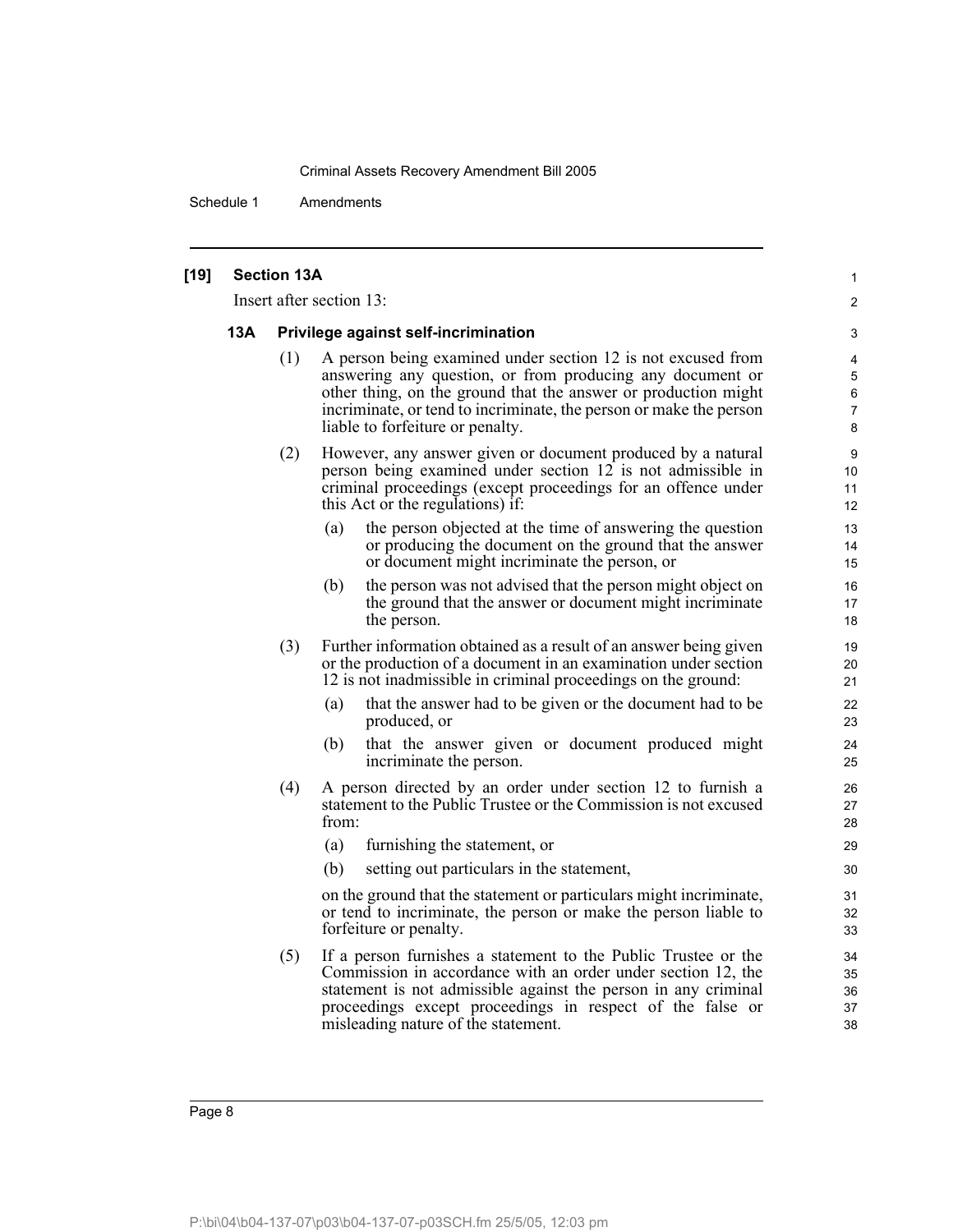Amendments Schedule 1

| [20]   |                       | Section 22 Making of assets forfeiture order                                                                                                                                                                                                                                | 1                              |
|--------|-----------------------|-----------------------------------------------------------------------------------------------------------------------------------------------------------------------------------------------------------------------------------------------------------------------------|--------------------------------|
|        |                       | Omit section 22 (1). Insert instead:                                                                                                                                                                                                                                        | 2                              |
|        | (1)                   | The Commission may apply to the Supreme Court for an order<br>forfeiting to, and vesting in, the Crown all or any of the interests<br>in property that are, or are proposed to be, subject to a restraining<br>order when the assets forfeiture order takes effect.         | 3<br>4<br>5<br>6               |
|        | (1A)                  | An application may be made under subsection $(1)$ before or after<br>or at the same time as an application for the relevant restraining<br>order but may not be determined before the restraining order is<br>granted.                                                      | $\overline{7}$<br>8<br>9<br>10 |
| $[21]$ | Section 22 (2A)       |                                                                                                                                                                                                                                                                             | 11                             |
|        |                       | Insert after section 22 $(2)$ :                                                                                                                                                                                                                                             | 12                             |
|        | (2A)                  | The Supreme Court must make an assets for feiture order if the<br>Court finds it more probable than not that interests in property<br>subject to an application are fraudulently acquired property that<br>is also illegally acquired property.                             | 13<br>14<br>15<br>16           |
| $[22]$ | Section 22 (3A)       |                                                                                                                                                                                                                                                                             | 17                             |
|        |                       | Insert after section 22 $(3)$ :                                                                                                                                                                                                                                             | 18                             |
|        | (3A)                  | A finding of the Supreme Court for the purposes of<br>subsection (2A) need not be based on a particular finding as to<br>the commission of a particular offence and can be based on a<br>finding that some offence or other constituting illegal activity<br>was committed. | 19<br>20<br>21<br>22<br>23     |
| $[23]$ | Section 22 (6A)       |                                                                                                                                                                                                                                                                             | 24                             |
|        |                       | Insert after section 22 $(6)$ :                                                                                                                                                                                                                                             | 25                             |
|        | (6A)                  | The raising of a doubt as to whether a person engaged in an illegal<br>activity is not of itself sufficient to avoid a finding by the<br>Supreme Court under subsection (2A).                                                                                               | 26<br>27<br>28                 |
| $[24]$ | <b>Section 22 (7)</b> |                                                                                                                                                                                                                                                                             | 29                             |
|        | occurring.            | Insert "or illegal activity" after "serious crime related activity" where firstly                                                                                                                                                                                           | 30<br>31                       |
| $[25]$ | <b>Section 22 (7)</b> |                                                                                                                                                                                                                                                                             | 32                             |
|        |                       | Omit "serious crime related" where secondly occurring.                                                                                                                                                                                                                      | 33                             |
| $[26]$ | <b>Section 22 (8)</b> |                                                                                                                                                                                                                                                                             | 34                             |
|        |                       | Insert "or illegal activity" after "serious crime related activity".                                                                                                                                                                                                        | 35                             |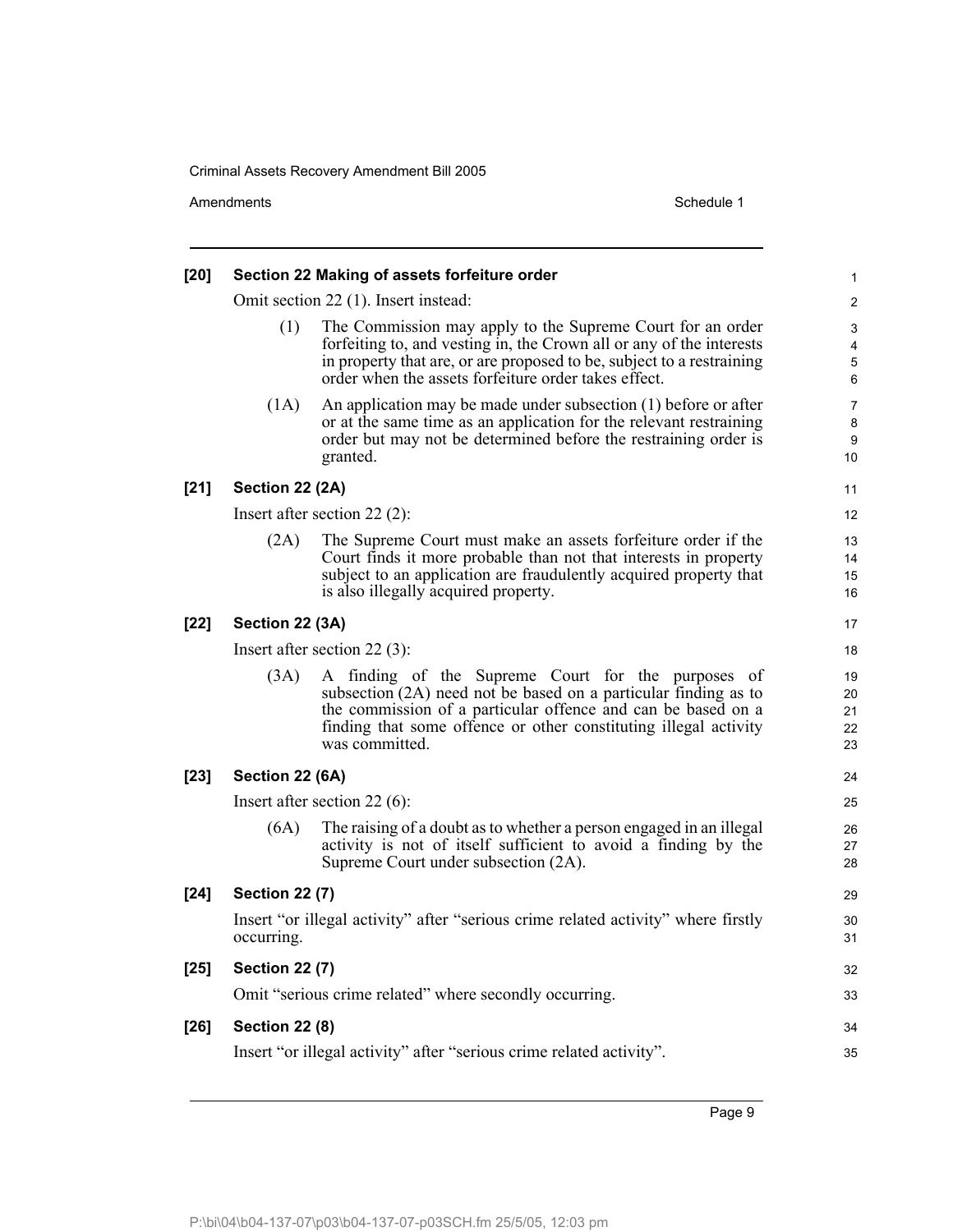Schedule 1 Amendments

#### **[27] Section 22A**

Insert after section 22:

#### **22A Assets forfeiture orders relating to external serious crime related activity**

- (1) An application for an assets forfeiture order that relates to interests in property derived from external serious crime related activity may be made only if the person who has the interests is domiciled in New South Wales or the property is situated in New South Wales.
- (2) The Supreme Court may not make an assets forfeiture order on any such application unless it is satisfied that no action has been taken under a law of the Commonwealth or any place outside this State (including outside Australia) against any interests in property of the person concerned that are the subject of the application as a result of the external serious crime related activity.
- (3) For the purposes of subsection (2), an affidavit of an authorised officer that includes a statement that the officer has made due enquiry and is satisfied that no action has been taken under a law of the Commonwealth or any place outside this State (including outside Australia) against any interests in property of the person concerned that are the subject of the application as a result of the external serious crime related activity is proof, in the absence of evidence to the contrary, of the matters contained in the affidavit.

# **[28] Section 24 Relief from hardship—spouses and dependants**

Insert "or illegal activity" after "serious crime related activity" in section 24 (2).

27 28

29

25 26

1  $\mathfrak{p}$ 

# Insert "or illegal activities" after "activities".

**[29] Section 24 (2)**

#### **[30] Section 25 Exclusion of property from restraining order and assets forfeiture order**

Omit section 25 (2). Insert instead:

- (2) The Supreme Court must not make the exclusion order applied for unless it is proved that it is more probable than not that:
	- (a) in the case of an order relating to fraudulently acquired property—the interest in property to which the application relates is not fraudulently acquired property or is not illegally acquired property, or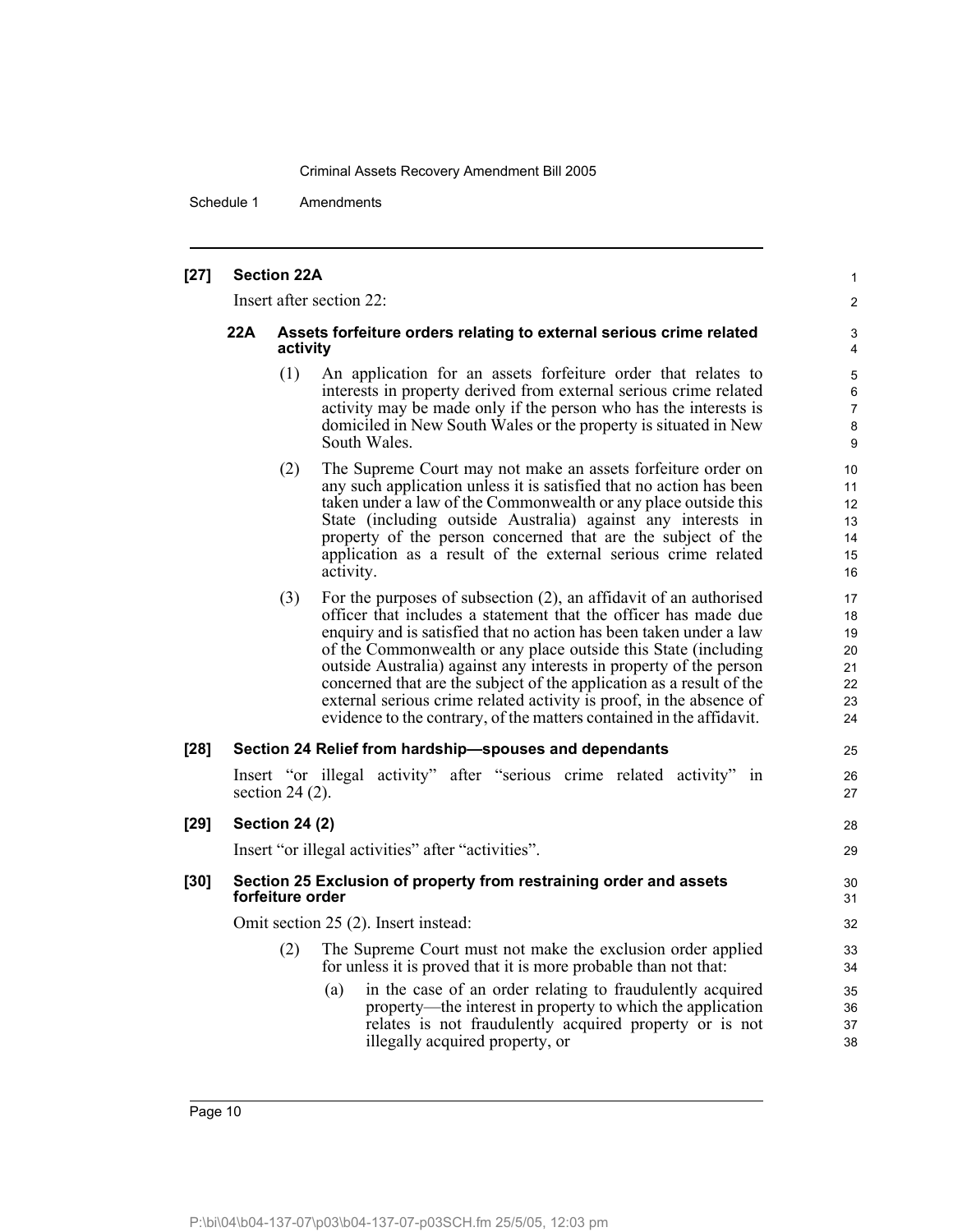|        | Amendments                                                                                                                  |     | Schedule 1                                                                                                                                                                                                                                                                                                                                                                          |  |  |  |
|--------|-----------------------------------------------------------------------------------------------------------------------------|-----|-------------------------------------------------------------------------------------------------------------------------------------------------------------------------------------------------------------------------------------------------------------------------------------------------------------------------------------------------------------------------------------|--|--|--|
|        |                                                                                                                             | (b) | in any other case—the interest in property to which the<br>application relates is not illegally acquired property.                                                                                                                                                                                                                                                                  |  |  |  |
| $[31]$ | forfeiture order                                                                                                            |     | Section 26 Exclusion of the value of innocent interests from assets                                                                                                                                                                                                                                                                                                                 |  |  |  |
|        | Insert after section 26 $(1)$ :                                                                                             |     |                                                                                                                                                                                                                                                                                                                                                                                     |  |  |  |
|        | (1A)                                                                                                                        |     | If it is proved that it is more probable than not that a specified<br>proportion of the value of an interest in property that has been<br>forfeited under an assets forfeiture order on the ground that it was<br>fraudulently acquired property was not fraudulently acquired<br>property or is not attributable to the proceeds of an illegal<br>activity, the Supreme Court may: |  |  |  |
|        |                                                                                                                             | (a) | make a declaration to that effect, and                                                                                                                                                                                                                                                                                                                                              |  |  |  |
|        |                                                                                                                             | (b) | order that the person who has forfeited the interest is<br>entitled to be paid the proportion of the proceeds of sale of<br>the interest that is specified in the declaration.                                                                                                                                                                                                      |  |  |  |
| $[32]$ | <b>Section 26 (2)</b>                                                                                                       |     |                                                                                                                                                                                                                                                                                                                                                                                     |  |  |  |
|        | Omit "Any such declaration".                                                                                                |     |                                                                                                                                                                                                                                                                                                                                                                                     |  |  |  |
|        |                                                                                                                             |     | Insert instead "A declaration that an interest in property is not attributable to<br>the proceeds of an illegal activity".                                                                                                                                                                                                                                                          |  |  |  |
| $[33]$ |                                                                                                                             |     | Section 27 Making of proceeds assessment order                                                                                                                                                                                                                                                                                                                                      |  |  |  |
|        | section $27(1)$ .                                                                                                           |     | Omit "derived from an illegal activity, or illegal activities, of the person" from                                                                                                                                                                                                                                                                                                  |  |  |  |
|        | Insert instead "derived by the person from an illegal activity, or illegal<br>activities, of the person or another person". |     |                                                                                                                                                                                                                                                                                                                                                                                     |  |  |  |
| $[34]$ | <b>Section 27 (1)</b>                                                                                                       |     |                                                                                                                                                                                                                                                                                                                                                                                     |  |  |  |
|        |                                                                                                                             |     | Insert "or $(2A)$ " after "subsection $(2)$ ".                                                                                                                                                                                                                                                                                                                                      |  |  |  |
| $[35]$ | Section 27 (2A) and (2B)                                                                                                    |     |                                                                                                                                                                                                                                                                                                                                                                                     |  |  |  |
|        | Insert after section $27(2)$ :                                                                                              |     |                                                                                                                                                                                                                                                                                                                                                                                     |  |  |  |
|        | (2A)                                                                                                                        |     | The Supreme Court must make a proceeds assessment order<br>against a person who is 18 years or older if the Court finds it more<br>probable than not that:                                                                                                                                                                                                                          |  |  |  |
|        |                                                                                                                             | (a) | the person derived proceeds from an illegal activity or<br>illegal activities of another person, and                                                                                                                                                                                                                                                                                |  |  |  |
|        |                                                                                                                             | (b) | the person knew or ought reasonably to have known that<br>the proceeds were derived from an illegal activity or illegal<br>activities of another person, and                                                                                                                                                                                                                        |  |  |  |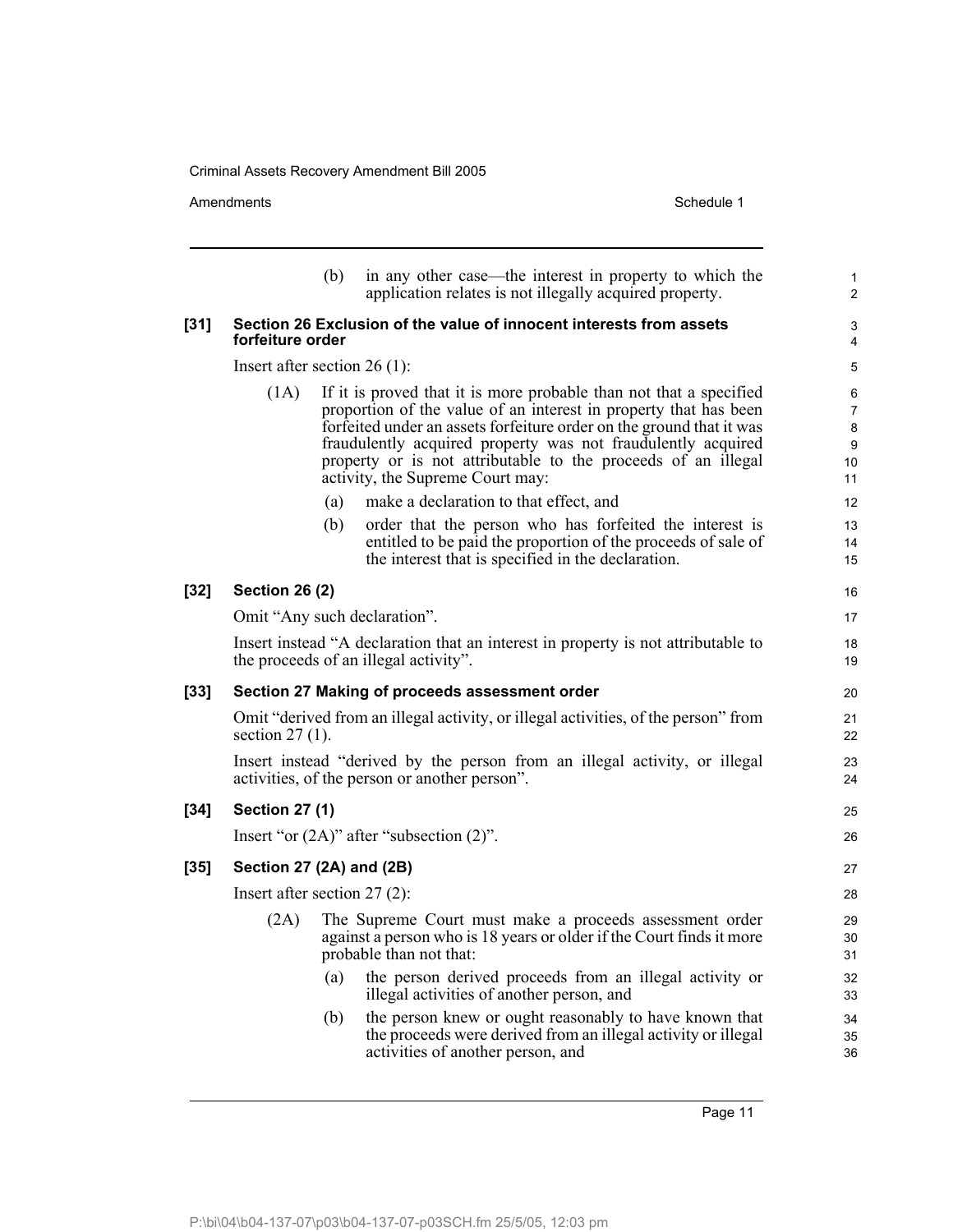|        |                                                 | (c)              | in:  | the other person was, at any time not more than 6 years<br>before the making of the application for the order, engaged                                                                                                                                                                                                                                                                                                                                                                                                     | 1<br>$\overline{\mathbf{c}}$<br>3            |
|--------|-------------------------------------------------|------------------|------|----------------------------------------------------------------------------------------------------------------------------------------------------------------------------------------------------------------------------------------------------------------------------------------------------------------------------------------------------------------------------------------------------------------------------------------------------------------------------------------------------------------------------|----------------------------------------------|
|        |                                                 |                  | (i)  | a serious crime related activity involving an<br>indictable quantity, or                                                                                                                                                                                                                                                                                                                                                                                                                                                   | 4<br>5                                       |
|        |                                                 |                  | (ii) | a serious crime related activity involving an offence<br>punishable by imprisonment for 5 years or more.                                                                                                                                                                                                                                                                                                                                                                                                                   | 6<br>7                                       |
|        | (2B)                                            |                  |      | The Supreme Court may not make a proceeds assessment order<br>in an application that relates wholly to external serious crime<br>related activity, unless it is satisfied that no action has been taken<br>under a law of the Commonwealth or any other place outside this<br>State (including outside Australia) in relation to the proceeds of<br>the external serious crime related activity.                                                                                                                           | 8<br>9<br>10<br>11<br>12<br>13               |
|        | (2C)                                            |                  |      | For the purposes of subsection (2B), an affidavit by an authorised<br>officer that includes a statement that the officer has made due<br>enquiry and is satisfied that no action has been taken under a law<br>of the Commonwealth or any place outside this State (including<br>outside Australia) against any interests in property in relation to<br>the proceeds of the external serious crime related activity is<br>proof, in the absence of evidence to the contrary, of the matters<br>contained in the affidavit. | 14<br>15<br>16<br>17<br>18<br>19<br>20<br>21 |
| $[36]$ | <b>Section 27 (3)</b>                           |                  |      |                                                                                                                                                                                                                                                                                                                                                                                                                                                                                                                            | 22                                           |
|        | Insert "or $(2A)$ " after " $(2)$ ".            |                  |      |                                                                                                                                                                                                                                                                                                                                                                                                                                                                                                                            | 23                                           |
| $[37]$ | Section 27 (4A)                                 |                  |      |                                                                                                                                                                                                                                                                                                                                                                                                                                                                                                                            | 24                                           |
|        | Insert after section $27(4)$ :                  |                  |      |                                                                                                                                                                                                                                                                                                                                                                                                                                                                                                                            | 25                                           |
|        | (4A)                                            | that subsection. |      | The reference in subsection $(2A)$ to a period of 6 years includes<br>a reference to a period that began before the commencement of                                                                                                                                                                                                                                                                                                                                                                                        | 26<br>27<br>28                               |
| $[38]$ |                                                 |                  |      | Section 28 Assessment of proceeds of serious crime related activity                                                                                                                                                                                                                                                                                                                                                                                                                                                        | 29                                           |
|        | <i>the defendant</i> )" from section 28 $(1)$ . |                  |      | Omit "an illegal activity, or illegal activities, of a person (in this section called                                                                                                                                                                                                                                                                                                                                                                                                                                      | 30<br>31                                     |
|        | another person".                                |                  |      | Insert instead "the proceeds derived by a person (in this section called the<br><i>defendant</i> ) from an illegal activity, or illegal activities, of the person or                                                                                                                                                                                                                                                                                                                                                       | 32<br>33<br>34                               |
| $[39]$ | <b>Section 28 (2)</b>                           |                  |      |                                                                                                                                                                                                                                                                                                                                                                                                                                                                                                                            | 35                                           |
|        |                                                 |                  |      | Insert "of the defendant" after "activities" where firstly occurring.                                                                                                                                                                                                                                                                                                                                                                                                                                                      | 36                                           |
|        |                                                 |                  |      |                                                                                                                                                                                                                                                                                                                                                                                                                                                                                                                            |                                              |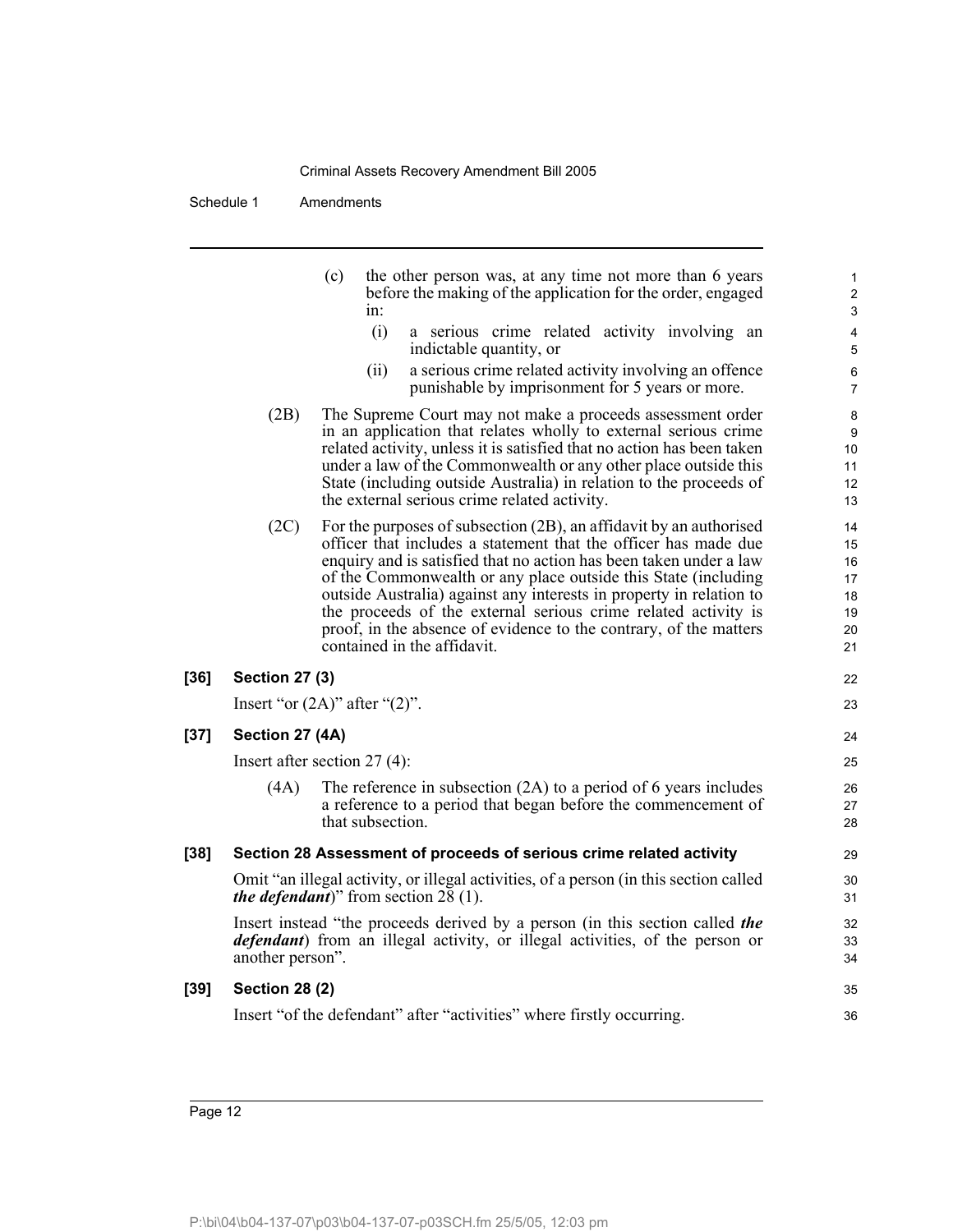Amendments Schedule 1

| [40] | Part 3, Division 2A<br>Insert after Division 2 of Part 3: |     |     |                                                                                                                                                                                                                                                                                                                               |                                  |  |
|------|-----------------------------------------------------------|-----|-----|-------------------------------------------------------------------------------------------------------------------------------------------------------------------------------------------------------------------------------------------------------------------------------------------------------------------------------|----------------------------------|--|
|      | <b>Division 2A</b>                                        |     |     | Further orders if interests in property not<br>disclosed                                                                                                                                                                                                                                                                      | 3<br>4                           |  |
|      | 31A                                                       |     |     | Assets forfeiture orders after interests in property not disclosed                                                                                                                                                                                                                                                            | 5                                |  |
|      |                                                           | (1) |     | This section applies if:                                                                                                                                                                                                                                                                                                      | 6                                |  |
|      |                                                           |     | (a) | an assets forfeiture order or proceeds assessment order is<br>made, and                                                                                                                                                                                                                                                       | 7<br>8                           |  |
|      |                                                           |     | (b) | evidence or a warranty or other representation was given<br>or made in proceedings for the order, or examination<br>proceedings under this Act, by a person against whom the<br>order is made (the <i>defendant</i> ) as to the defendant's<br>interests in property.                                                         | 9<br>10<br>11<br>12<br>13        |  |
|      |                                                           | (2) |     | The Commission may apply to the Supreme Court for an order<br>forfeiting to, and vesting in, the Crown a specified interest in<br>property of the defendant at the time the evidence, warranty or<br>representation was given or made that was not disclosed in the<br>evidence, warranty or representation.                  | 14<br>15<br>16<br>17<br>18       |  |
|      |                                                           | (3) |     | The Supreme Court must make the order if the Court finds it<br>more probable than not that the interest in property was an<br>interest of the defendant at the time the evidence, warranty or<br>representation was given or made.                                                                                            | 19<br>20<br>21<br>22             |  |
|      |                                                           | (4) |     | An order may be made even if the interest in property was<br>disposed of after the evidence, warranty or representation was<br>given or made but may not extend to an interest in property if:                                                                                                                                | 23<br>24<br>25                   |  |
|      |                                                           |     | (a) | the whole or part of that interest was subsequently<br>acquired by a person for sufficient consideration without<br>knowing, and in circumstances that would not arouse a<br>reasonable suspicion, that the interest was, at the time of<br>acquisition, serious crime derived property or illegally<br>acquired property, or | 26<br>27<br>28<br>29<br>30<br>31 |  |
|      |                                                           |     | (b) | the whole or part of that interest subsequently vested in a<br>person as a result of the distribution of the estate of a<br>deceased person.                                                                                                                                                                                  | 32<br>33<br>34                   |  |
|      |                                                           | (5) |     | An order may be made despite the terms of any orders previously<br>made by consent.                                                                                                                                                                                                                                           | 35<br>36                         |  |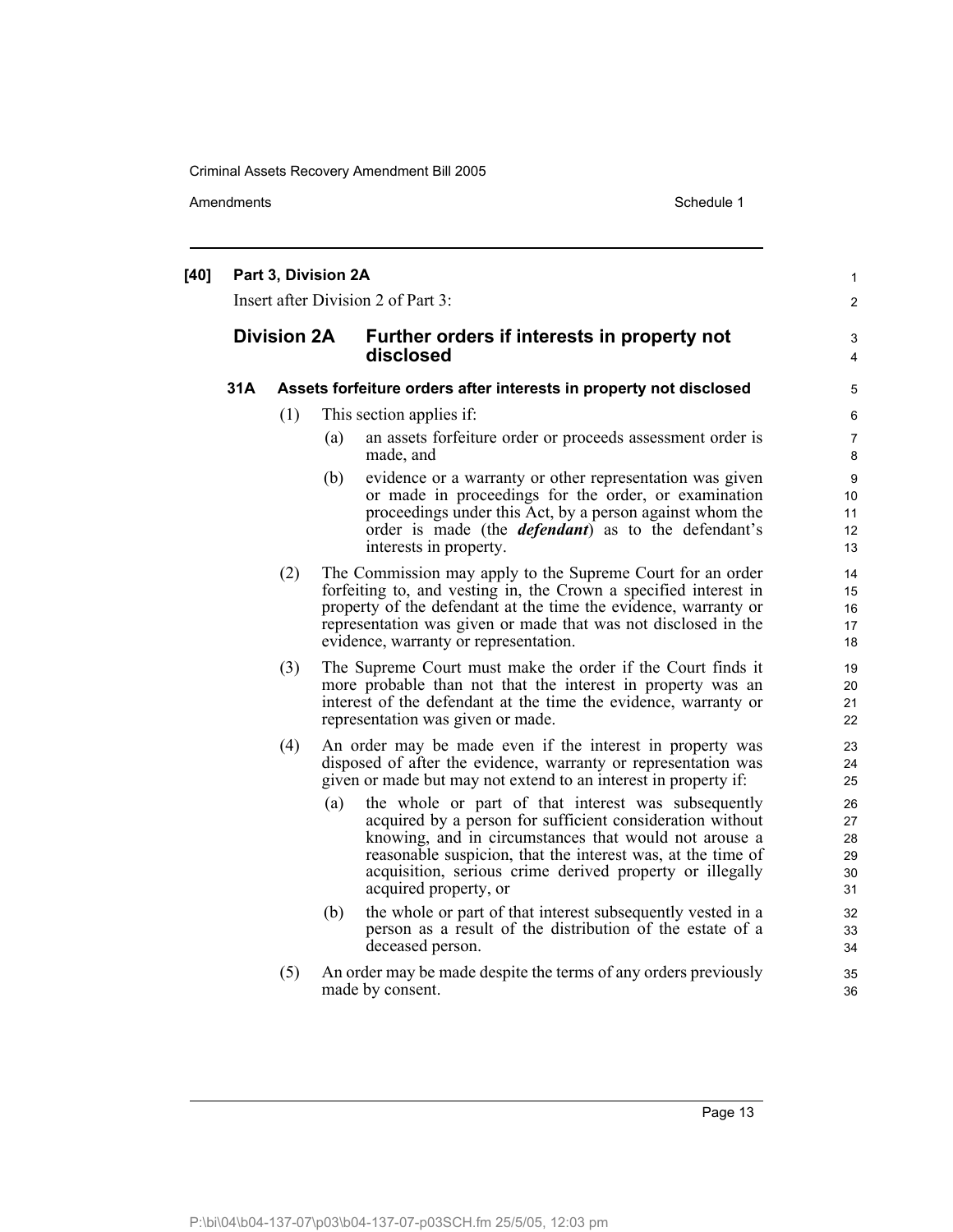|      | (6) | Notice of an application under this section is to be given to the<br>defendant and any person having an interest in property to which<br>the application relates and the defendant or person may appear,<br>and adduce evidence, at the hearing of the application.                                                                                                | $\mathbf{1}$<br>$\overline{2}$<br>3<br>$\overline{\mathbf{4}}$ |
|------|-----|--------------------------------------------------------------------------------------------------------------------------------------------------------------------------------------------------------------------------------------------------------------------------------------------------------------------------------------------------------------------|----------------------------------------------------------------|
|      | (7) | The absence of a person entitled to be given notice of an<br>application for an order under this section does not prevent the<br>Court from making the order.                                                                                                                                                                                                      | 5<br>6<br>$\overline{7}$                                       |
|      | (8) | This Act (other than sections 25 and 26) applies to an order made<br>under this section in the same way that it applies to an order made<br>under section 22.                                                                                                                                                                                                      | 8<br>9<br>10                                                   |
|      | (9) | An application under this section may be made together with an<br>application under section 31B.                                                                                                                                                                                                                                                                   | 11<br>12                                                       |
| 31 B |     | Proceeds assessment orders after interests in property not<br>disclosed                                                                                                                                                                                                                                                                                            | 13<br>14                                                       |
|      | (1) | This section applies if:                                                                                                                                                                                                                                                                                                                                           | 15                                                             |
|      |     | an assets forfeiture order or proceeds assessment order is<br>(a)<br>made, and                                                                                                                                                                                                                                                                                     | 16<br>17                                                       |
|      |     | evidence or a warranty or other representation is given or<br>(b)<br>made in proceedings for the order, or examination<br>proceedings under this Act, by a person against whom the<br>order is made (the <i>defendant</i> ) as to the defendant's<br>interests in property.                                                                                        | 18<br>19<br>20<br>21<br>22                                     |
|      | (2) | The Commission may apply to the Supreme Court for an order<br>requiring the defendant to pay to the Treasurer the value of the<br>whole or part of an interest in property of the defendant at the<br>time the evidence, warranty or representation was given or made,<br>that was not disclosed in the evidence, warranty<br><sub>or</sub><br>representation, if: | 23<br>24<br>25<br>26<br>27<br>28                               |
|      |     | the whole or part of that interest was subsequently<br>(a)<br>acquired by a person for sufficient consideration without<br>knowing, and in circumstances that would not arouse a<br>reasonable suspicion, that the interest was, at the time of<br>acquisition, serious crime derived property or illegally<br>acquired property, or                               | 29<br>30<br>31<br>32<br>33<br>34                               |
|      |     | the whole or part of that interest subsequently vested in a<br>(b)<br>person as a result of the distribution of the estate of a<br>deceased person.                                                                                                                                                                                                                | 35<br>36<br>37                                                 |
|      | (3) | An order may be made despite the terms of any orders previously<br>made by consent.                                                                                                                                                                                                                                                                                | 38<br>39                                                       |
|      |     |                                                                                                                                                                                                                                                                                                                                                                    |                                                                |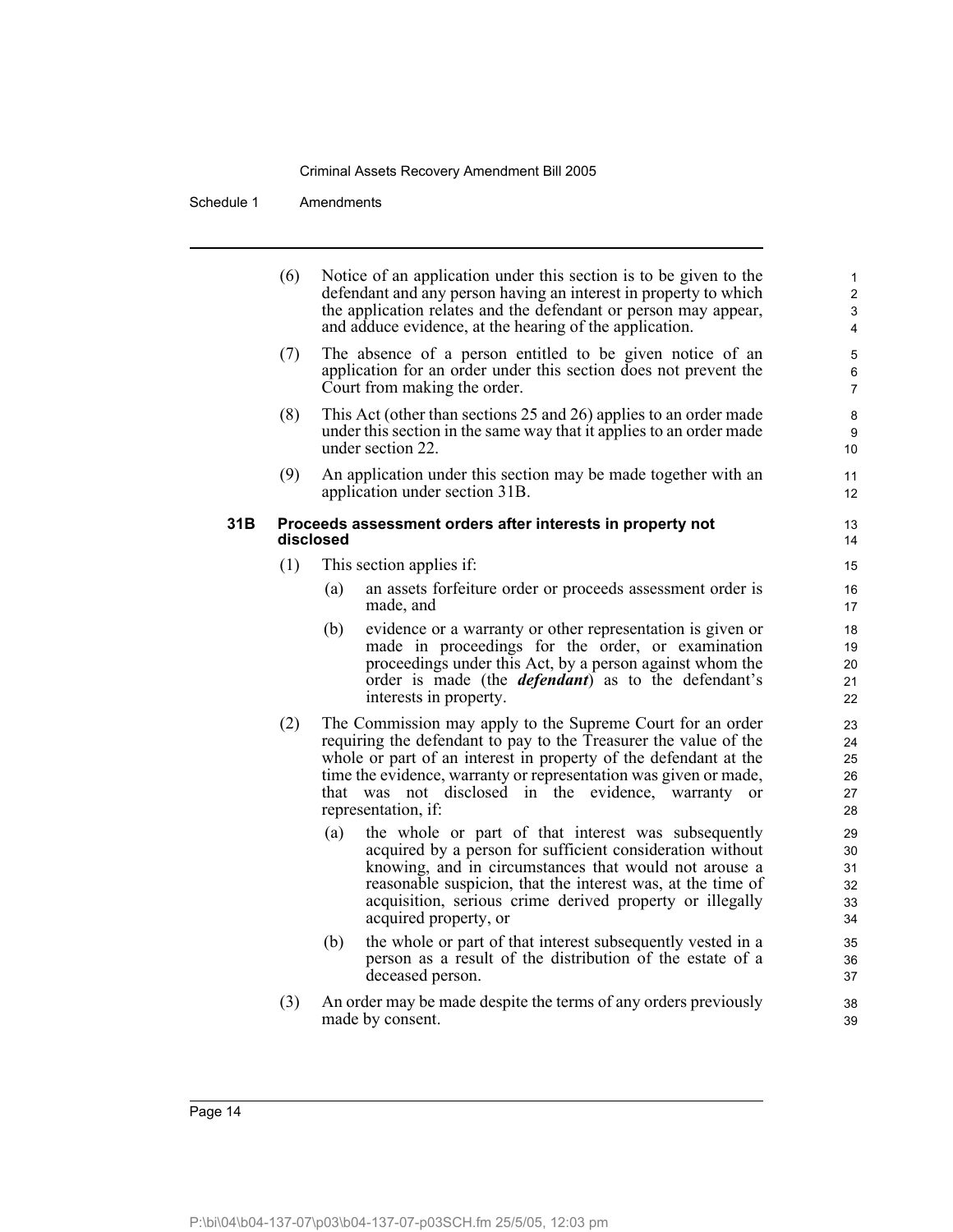#### Amendments Schedule 1

|     | (4) | The Supreme Court must make an order under this section if it<br>finds it more probable than not that:                                                                                                                                                                                                                                                                                         | 1<br>$\overline{a}$              |
|-----|-----|------------------------------------------------------------------------------------------------------------------------------------------------------------------------------------------------------------------------------------------------------------------------------------------------------------------------------------------------------------------------------------------------|----------------------------------|
|     |     | an interest in property was an interest of the defendant at<br>(a)<br>the time the evidence, warranty or representation was<br>given or made, and                                                                                                                                                                                                                                              | 3<br>4<br>5                      |
|     |     | the interest was subsequently disposed of as referred to in<br>(b)<br>subsection $(2)$ (a) or (b).                                                                                                                                                                                                                                                                                             | 6<br>$\overline{7}$              |
|     | (5) | Notice of an application under this section is to be given to the<br>defendant and any person having an interest in property to which<br>the application relates and the defendant or person may appear,<br>and adduce evidence, at the hearing of the application.                                                                                                                            | 8<br>9<br>10<br>11               |
|     | (6) | The absence of a person entitled to be given notice of an<br>application for an order under this section does not prevent the<br>Court from making the order.                                                                                                                                                                                                                                  | $12 \overline{ }$<br>13<br>14    |
|     | (7) | The amount a defendant is required to pay under an order under<br>this section is recoverable as a debt payable by the defendant to<br>the Crown.                                                                                                                                                                                                                                              | 15<br>16<br>17                   |
|     | (8) | Sections 29, 30 and 31 apply to an order made under this section<br>in the same way as they apply to a proceeds assessment order.                                                                                                                                                                                                                                                              | 18<br>19                         |
|     | (9) | An application under this section may be made together with an<br>application under section 31A.                                                                                                                                                                                                                                                                                               | 20<br>21                         |
| 31C |     | Exclusion of the value of interests from orders                                                                                                                                                                                                                                                                                                                                                | 22                               |
|     | (1) | If it is proved that it is more probable than not that a specified<br>proportion of the value of an interest in property forfeited or paid<br>under this Division is not attributable to the proceeds of an illegal<br>activity and that, at the time of the failure to disclose the interest,<br>the defendant did not know of his or her interest in the property,<br>the Supreme Court may: | 23<br>24<br>25<br>26<br>27<br>28 |
|     |     | make a declaration to that effect, and<br>(a)                                                                                                                                                                                                                                                                                                                                                  | 29                               |
|     |     | in the case of an interest forfeited to the Crown—order that<br>(b)<br>the Crown vest the interest in the applicant, and                                                                                                                                                                                                                                                                       | 30<br>31                         |
|     |     | in any other case—order that the person who has forfeited<br>(c)<br>the interest or paid the amount is entitled to be paid the<br>proportion of the proceeds of sale, or the amount paid, as<br>the case requires, specified in the declaration.                                                                                                                                               | 32<br>33<br>34<br>35             |
|     | (2) | An application for an order under this section must be made not<br>later than 6 months after the order under section 31A or 31B was<br>made, or with the leave of the Supreme Court.                                                                                                                                                                                                           | 36<br>37<br>38                   |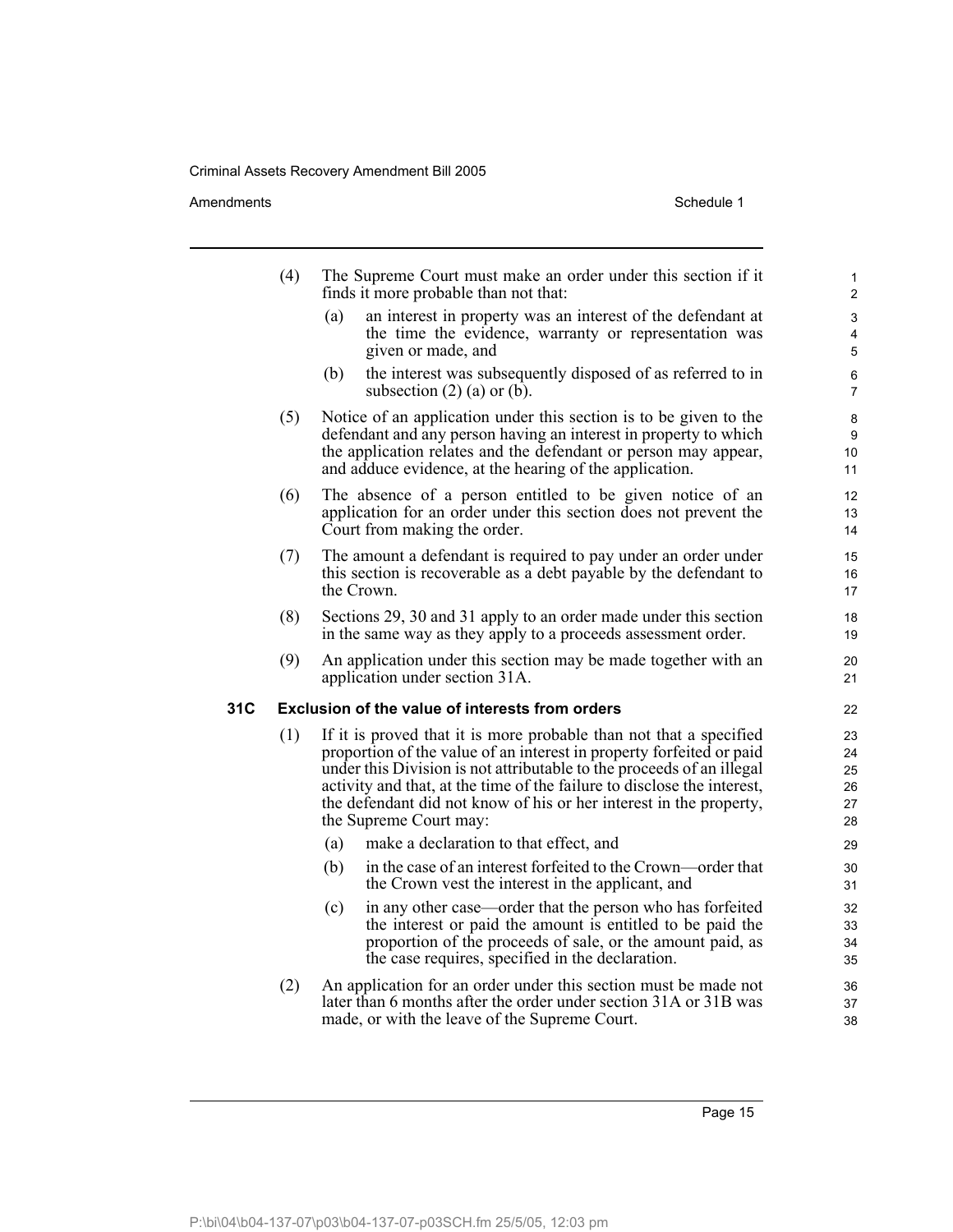|      | (3)  | Notice of an application for an order under this section is to be<br>given to the Commission and any other person required by the<br>regulations to be given notice.                                                                                                                      | 1<br>$\overline{\mathbf{c}}$<br>3 |
|------|------|-------------------------------------------------------------------------------------------------------------------------------------------------------------------------------------------------------------------------------------------------------------------------------------------|-----------------------------------|
|      | (4)  | A person entitled to be given notice of an application for an order<br>under this section may appear, and adduce evidence, at the<br>hearing of the application.                                                                                                                          | 4<br>$\overline{5}$<br>6          |
|      | (5)  | The applicant for an order under this section must give the<br>Commission notice of the grounds on which the order is sought.                                                                                                                                                             | $\overline{7}$<br>8               |
|      | (6)  | If the Commission proposes to contest an application for an order<br>under this section it must give the applicant notice of the grounds<br>on which the application is to be contested.                                                                                                  | $9\,$<br>10<br>11                 |
| [41] |      | Section 33 Making of production order                                                                                                                                                                                                                                                     | 12                                |
|      |      | Insert after section 33 (2):                                                                                                                                                                                                                                                              | 13                                |
|      | (2A) | A requirement to produce a document that is in electronic form,<br>or to make any such document available for inspection, includes<br>a requirement to produce, or make available, a hard copy form of<br>the document, including the generation of reports or the<br>extraction of data. | 14<br>15<br>16<br>17<br>18        |
| [42] |      | Section 41 Return of certain seized property                                                                                                                                                                                                                                              | 19                                |
|      |      | Insert "or other order under this Act" after "restraining order" wherever<br>occurring in section 41 $(1)$ .                                                                                                                                                                              | 20<br>21                          |
| [43] |      | Section 47 Other documents and evidence may be seized                                                                                                                                                                                                                                     | 22                                |
|      |      | Insert "(whether under the law of this State or the Commonwealth or another<br>State or a Territory)" after "offence" in section 47 (a).                                                                                                                                                  | 23<br>24                          |
| [44] |      | <b>Section 48 Monitoring orders</b>                                                                                                                                                                                                                                                       | 25                                |
|      |      | Insert at the end of section 48 $(2)$ $(b)$ :                                                                                                                                                                                                                                             | 26                                |
|      |      | , or                                                                                                                                                                                                                                                                                      | 27                                |
|      |      | (c)<br>has acquired, or is about to acquire, any fraudulently<br>acquired property.                                                                                                                                                                                                       | 28<br>29                          |
| [45] |      | Section 51 Communication of information by financial institutions to<br>prescribed authorities                                                                                                                                                                                            | 30<br>31                          |
|      |      | Insert after section 51 $(1)$ :                                                                                                                                                                                                                                                           | 32                                |
|      | (1A) | The Commission may at any time request a financial institution<br>to give information to the Commission about a transaction with<br>the institution that might be of assistance in the enforcement of<br>this Act or the regulations.                                                     | 33<br>34<br>35<br>36              |
|      |      |                                                                                                                                                                                                                                                                                           |                                   |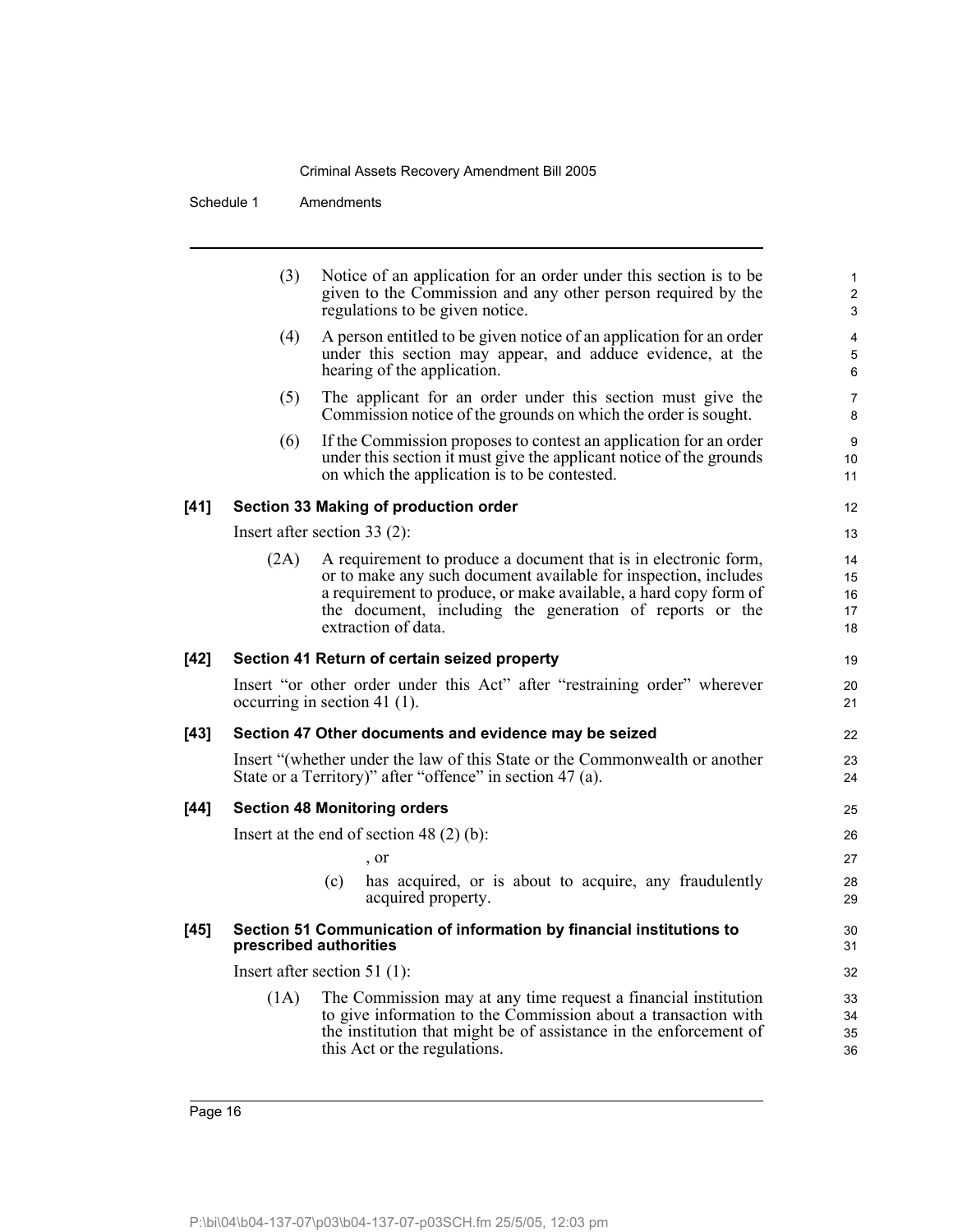Amendments Schedule 1

| $[46]$ |         | <b>Section 51 (2)</b> |                                                                                                                                                                                                                                                                                                                         | 1                          |  |
|--------|---------|-----------------------|-------------------------------------------------------------------------------------------------------------------------------------------------------------------------------------------------------------------------------------------------------------------------------------------------------------------------|----------------------------|--|
|        |         |                       | Omit "this section". Insert instead "subsection (1) or (1A)".                                                                                                                                                                                                                                                           | $\overline{c}$             |  |
| $[47]$ | Part 4A |                       |                                                                                                                                                                                                                                                                                                                         | 3                          |  |
|        |         | Insert after Part 4:  |                                                                                                                                                                                                                                                                                                                         | $\overline{4}$             |  |
|        |         |                       |                                                                                                                                                                                                                                                                                                                         |                            |  |
|        |         |                       | Part 4A Recognition of interstate instruments                                                                                                                                                                                                                                                                           | 5                          |  |
|        | 52A     |                       | <b>Registration of interstate orders</b>                                                                                                                                                                                                                                                                                | 6                          |  |
|        |         | (1)                   | If an interstate assets forfeiture order, interstate crime related<br>property declaration or interstate restraining order expressly, or<br>by operation of the law of the Commonwealth, another State or a<br>Territory, applies to property in New South Wales, the order may<br>be registered under this Act.        | 7<br>8<br>9<br>10<br>11    |  |
|        |         | (2)                   | An order or declaration is registered under this Act when a copy<br>of the order or declaration, sealed by the court or body that issued<br>the order or declaration, is registered in accordance with the rules<br>of the Supreme Court.                                                                               | 12<br>13<br>14<br>15       |  |
|        |         | (3)                   | A sealed copy of an interstate assets forfeiture order, interstate<br>crime related property declaration or interstate restraining order<br>is not required for the purposes of registration if it is not the<br>practice of the court or body that issued the order or declaration<br>to seal copies of a declaration. | 16<br>17<br>18<br>19<br>20 |  |
|        |         | (4)                   | Any amendments made to an interstate assets forfeiture order,<br>interstate crime related property declaration or interstate<br>restraining order (before or after registration) may be registered<br>in the same way. Any such amendment has no effect for the<br>purposes of this Act until it is registered.         | 21<br>22<br>23<br>24<br>25 |  |
|        |         | (5)                   | An application for registration may be made by the person on<br>whose application the order or declaration or amendments were<br>made, by an authorised officer or by a person affected by the<br>order or declaration or amendments.                                                                                   | 26<br>27<br>28<br>29       |  |
|        | 52B     |                       | Effect of registration of interstate restraining orders                                                                                                                                                                                                                                                                 | 30                         |  |
|        |         | (1)                   | A registered interstate restraining order may be enforced in New<br>South Wales as if it were a restraining order made under<br>section 10 $(3)$ at the time of registration.                                                                                                                                           | 31<br>32<br>33             |  |
|        |         | (2)                   | This Act (other than section 10) applies to a registered interstate<br>restraining order in the same way as it applies to a restraining<br>order made under section 10 (3).                                                                                                                                             | 34<br>35<br>36             |  |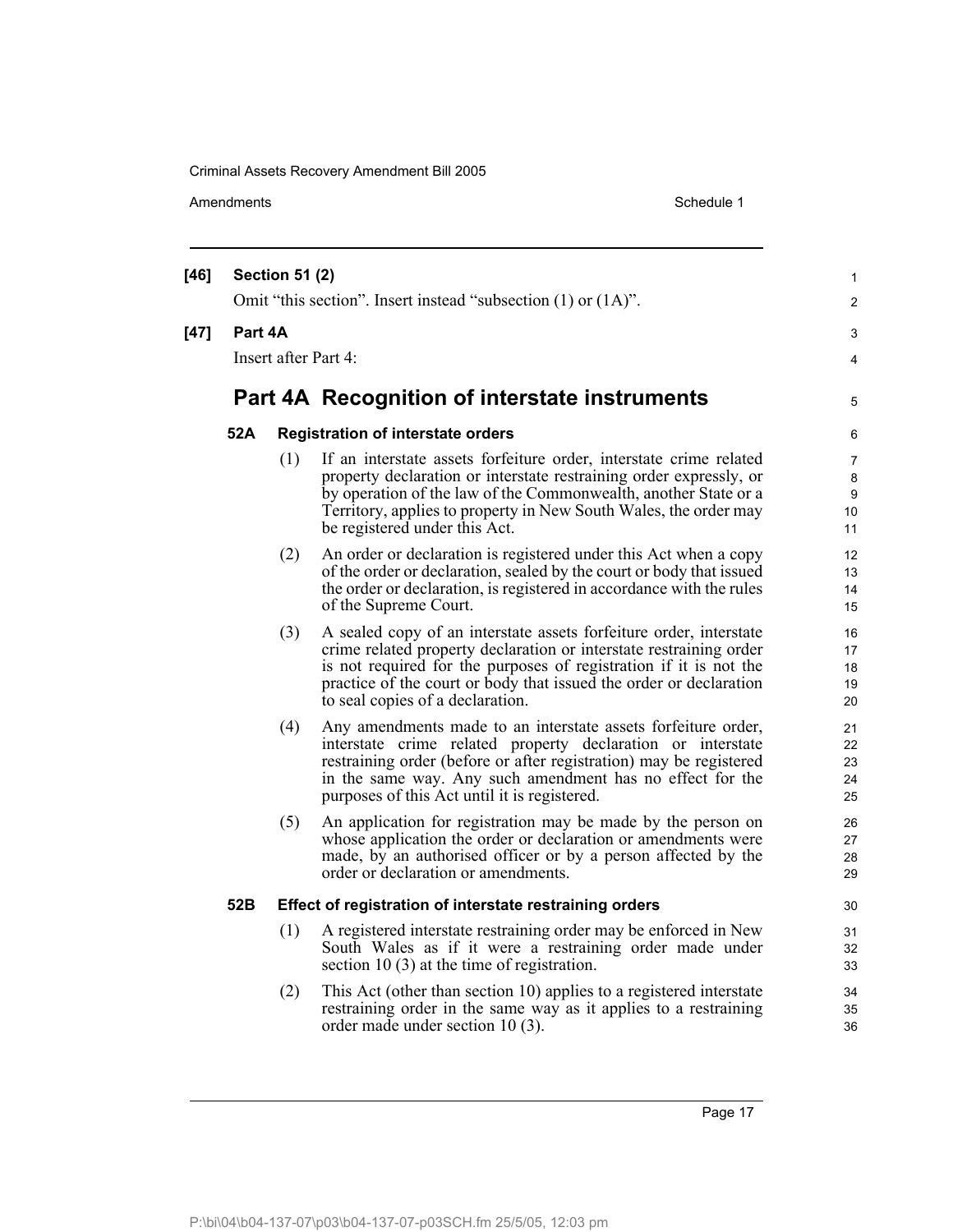| 52C | Effect of registration of interstate assets forfeiture orders |                                                                                                                                                                                                                                                                                                                                                                                                        |                                  |  |  |
|-----|---------------------------------------------------------------|--------------------------------------------------------------------------------------------------------------------------------------------------------------------------------------------------------------------------------------------------------------------------------------------------------------------------------------------------------------------------------------------------------|----------------------------------|--|--|
|     | (1)                                                           | A registered interstate assets forfeiture order may be enforced in<br>New South Wales as if it were an assets forfeiture order made<br>under section $22(2)$ at the time of registration.                                                                                                                                                                                                              | $\overline{c}$<br>3<br>4         |  |  |
|     | (2)                                                           | This Act (other than sections 22 and 25) applies to a registered<br>interstate assets forfeiture order in the same way as it applies to<br>an assets forfeiture order made under section 22 (2).                                                                                                                                                                                                       | 5<br>6<br>7                      |  |  |
|     | (3)                                                           | A registered interstate assets forfeiture order does not operate so<br>as to vest property (or any estate, interest or right in property)<br>otherwise than in the Crown in right of New South Wales.                                                                                                                                                                                                  | 8<br>9<br>10                     |  |  |
|     | (4)                                                           | A registered interstate assets forfeiture order does not operate so<br>as to vest property in the Crown in right of New South Wales if<br>the order has already operated to vest the property in the Crown<br>in some other capacity or in some other person or entity.                                                                                                                                | 11<br>12<br>13<br>14             |  |  |
| 52D |                                                               | Effect of registration of interstate crime related property<br>declarations                                                                                                                                                                                                                                                                                                                            | 15<br>16                         |  |  |
|     | (1)                                                           | A registered interstate crime related property declaration is,<br>subject to the regulations, to be enforced as if it were a registered<br>interstate assets forfeiture order and this Part applies accordingly.                                                                                                                                                                                       | 17<br>18<br>19                   |  |  |
|     | (2)                                                           | Regulations may be made for or with respect to the circumstances<br>in which a registered interstate crime related property declaration<br>is to be treated as a registered interstate assets forfeiture order.                                                                                                                                                                                        | 20<br>21<br>22                   |  |  |
| 52E |                                                               | <b>Duration of registration</b>                                                                                                                                                                                                                                                                                                                                                                        | 23                               |  |  |
|     |                                                               | A registered interstate assets forfeiture order, registered interstate<br>crime related property declaration or registered interstate<br>restraining order is enforceable in this State under this Act until<br>its registration is cancelled under section 52F, even if the order or<br>declaration has already ceased to be in force under the law under<br>which the order or declaration was made. | 24<br>25<br>26<br>27<br>28<br>29 |  |  |
| 52F |                                                               | <b>Cancellation of registration</b>                                                                                                                                                                                                                                                                                                                                                                    | 30                               |  |  |
|     | (1)                                                           | The registration of an interstate assets forfeiture order, interstate<br>crime related property declaration or interstate restraining order<br>may be cancelled by the Supreme Court if:<br>the registration was improperly obtained, or<br>(a)                                                                                                                                                        | 31<br>32<br>33<br>34             |  |  |
|     |                                                               | the order or declaration ceases to be in force under the law<br>(b)<br>of the Commonwealth, another State or a Territory under<br>which the order or declaration was made.                                                                                                                                                                                                                             | 35<br>36<br>37                   |  |  |
|     |                                                               |                                                                                                                                                                                                                                                                                                                                                                                                        |                                  |  |  |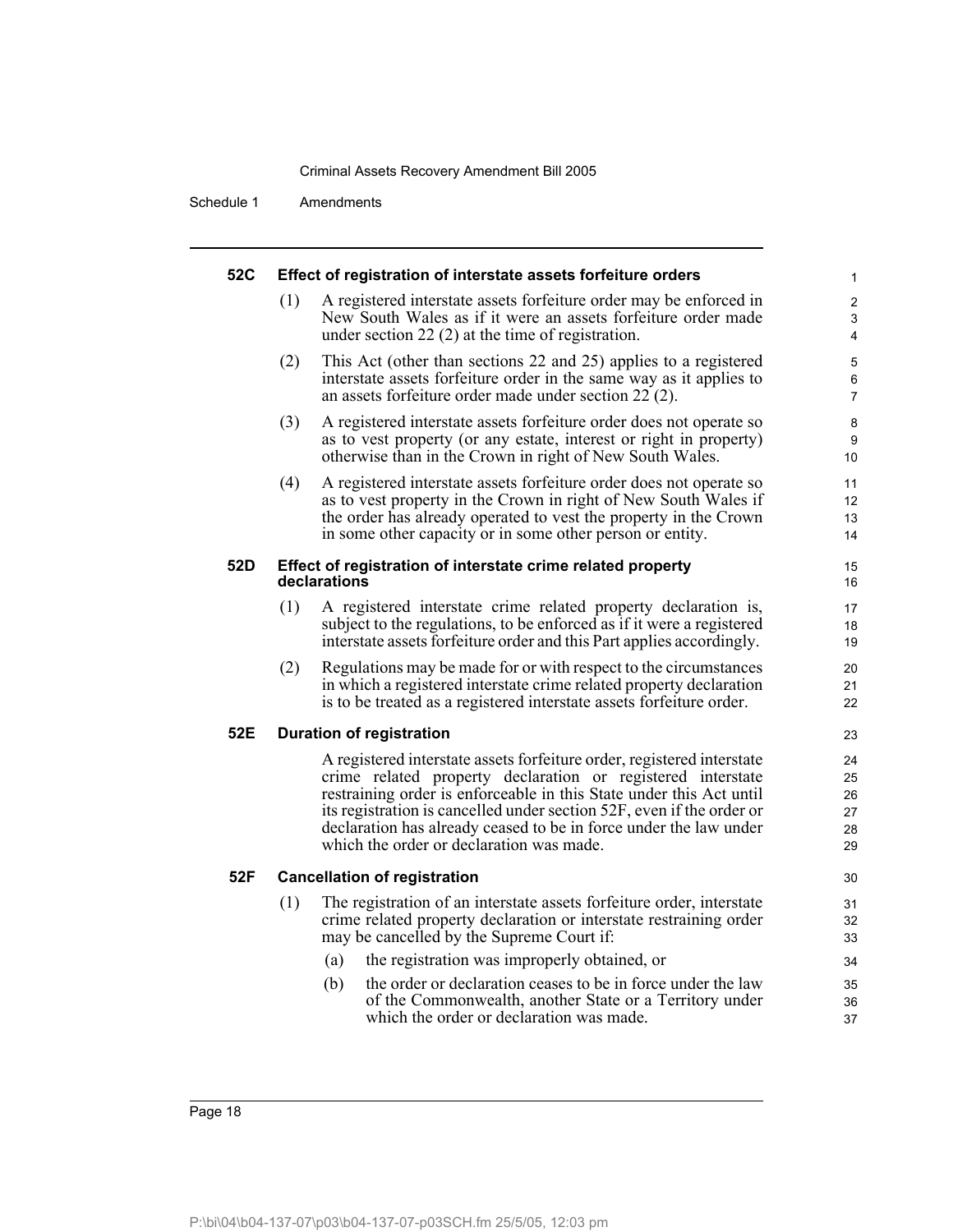Amendments Schedule 1

|     | (2) |                | An application for cancellation of the registration may be made<br>by the person on whose application the order or declaration was<br>made, by an authorised officer or by a person affected by the<br>order or declaration. | 1<br>2<br>3<br>4         |
|-----|-----|----------------|------------------------------------------------------------------------------------------------------------------------------------------------------------------------------------------------------------------------------|--------------------------|
| 52G |     |                | Charge on property subject to interstate restraining order                                                                                                                                                                   | 5                        |
|     | (1) |                | A charge is created on property subject to an interstate restraining<br>order to secure payment of the amount due under an interstate<br>proceeds assessment order if:                                                       | 6<br>$\overline{7}$<br>8 |
|     |     | (a)            | the order was made in connection with an interstate serious<br>offence committed or alleged to be committed by the<br>owner of the property, and                                                                             | 9<br>10<br>11            |
|     |     | (b)            | an interstate proceeds assessment order is made in<br>connection with that offence, and                                                                                                                                      | 12<br>13                 |
|     |     | (c)            | the interstate proceeds assessment order is registered in a<br>court in New South Wales under the Service and Execution<br>of Process Act 1992 of the Commonwealth.                                                          | 14<br>15<br>16           |
|     | (2) |                | The charge is created as soon as both the interstate restraining<br>order and the interstate proceeds assessment order are registered.                                                                                       | 17<br>18                 |
|     | (3) | events occurs: | The charge ceases to have effect as soon as any of the following                                                                                                                                                             | 19<br>20                 |
|     |     | (a)<br>effect. | the interstate proceeds assessment order ceases to have                                                                                                                                                                      | 21<br>22                 |
|     |     | (b)            | the interstate proceeds assessment order is discharged by a<br>court hearing an appeal against the making of the order,                                                                                                      | 23<br>24                 |
|     |     | (c)            | the amount due under the interstate proceeds assessment<br>order is paid,                                                                                                                                                    | 25<br>26                 |
|     |     | (d)            | the owner of the property becomes bankrupt,                                                                                                                                                                                  | 27                       |
|     |     | (e)            | the property is sold or disposed of:                                                                                                                                                                                         | 28                       |
|     |     | (i)            | under an order made by a court under the<br>corresponding law of the State in which the<br>interstate proceeds assessment order was made, or                                                                                 | 29<br>30<br>31           |
|     |     | (ii)           | by the owner of the property with the consent of the<br>court that made the interstate proceeds assessment<br>order, or                                                                                                      | 32<br>33<br>34           |
|     |     | (iii)          | if the interstate restraining order directed a person to<br>take control of the property—by the owner of the<br>property with the consent of that person.                                                                    | 35<br>36<br>37           |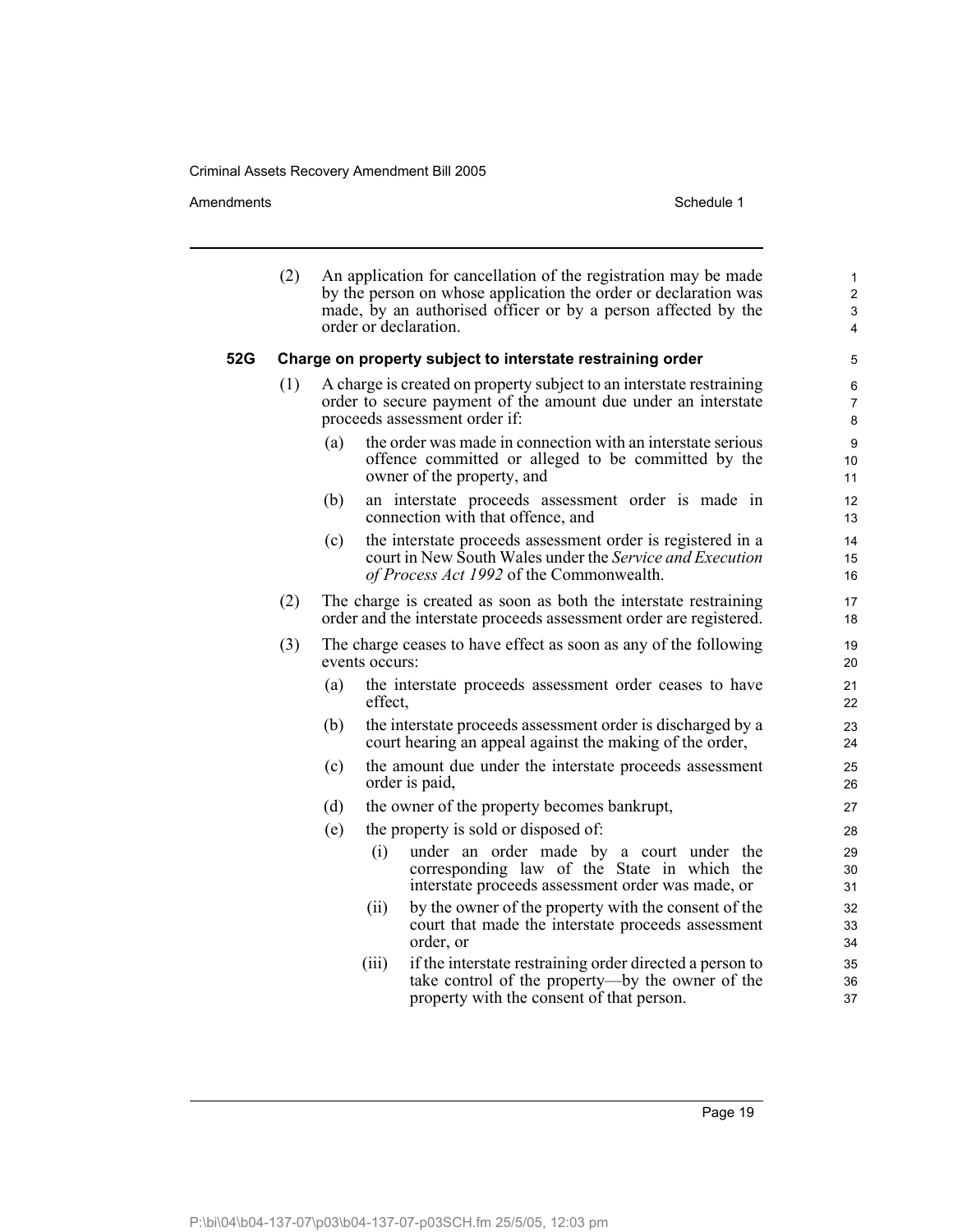|            | (4)                                                                      |        | A charge created on property under this section:                                                                                         | $\mathbf{1}$   |  |  |
|------------|--------------------------------------------------------------------------|--------|------------------------------------------------------------------------------------------------------------------------------------------|----------------|--|--|
|            |                                                                          | (a)    | is subject to every encumbrance on property that came into                                                                               | $\overline{2}$ |  |  |
|            |                                                                          |        | existence before the charge and that would, apart from this<br>subsection, have priority over the charge, and                            | 3<br>4         |  |  |
|            |                                                                          | (b)    | has priority over all other charges, and                                                                                                 | 5              |  |  |
|            |                                                                          | (c)    | subject to subsection $(3)$ , is not affected by any change of                                                                           |                |  |  |
|            |                                                                          |        | ownership of the property.                                                                                                               | 6<br>7         |  |  |
|            | (5)                                                                      |        | If a charge is created under this section on property of a particular                                                                    | 8              |  |  |
|            |                                                                          |        | kind and the provisions of any law of New South Wales provide<br>for the registration of title to, or charges over, property of that     | 9<br>10        |  |  |
|            |                                                                          | kind:  |                                                                                                                                          | 11             |  |  |
|            |                                                                          | (a)    | the Public Trustee or an authorised officer may or, in the                                                                               | 12             |  |  |
|            |                                                                          |        | case of land, must cause the charge to be registered under                                                                               | 13             |  |  |
|            |                                                                          |        | the provisions of that law, and                                                                                                          | 14             |  |  |
|            |                                                                          | (b)    | a person who purchases or otherwise acquires an interest in<br>the property after the registration of the charge is, for the             | 15<br>16       |  |  |
|            |                                                                          |        | purposes of this section, taken to have notice of the charge                                                                             | 17             |  |  |
|            |                                                                          |        | at the time of the purchase or acquisition.                                                                                              | 18             |  |  |
|            | (6)                                                                      |        | A charge under this section on land under the Real Property Act                                                                          | 19             |  |  |
|            |                                                                          |        | 1900 has no effect until it is registered under that Act.                                                                                | 20             |  |  |
| 52H        | Powers of Public Trustee in relation to interstate restraining<br>orders |        |                                                                                                                                          |                |  |  |
|            |                                                                          |        | If an interstate restraining order registered under this Act directs                                                                     | 22<br>23       |  |  |
|            |                                                                          |        | an official of the jurisdiction in which it was made to take control                                                                     | 24             |  |  |
|            |                                                                          |        | of the property, the Public Trustee may, in accordance with an                                                                           | 25             |  |  |
|            |                                                                          |        | agreement between the Public Trustee and the official, exercise                                                                          | 26             |  |  |
|            |                                                                          |        | the same powers in relation to the property as the official would<br>have been able to exercise if the property were located in that     | 27<br>28       |  |  |
|            |                                                                          | State. |                                                                                                                                          | 29             |  |  |
| <b>521</b> |                                                                          |        | Interim registration of facsimile or other electronic copies                                                                             | 30             |  |  |
|            | (1)                                                                      |        | A facsimile or other electronic copy of:                                                                                                 | 31             |  |  |
|            |                                                                          | (a)    | a sealed copy of an interstate assets forfeiture order,                                                                                  | 32             |  |  |
|            |                                                                          |        | interstate crime related property declaration or interstate<br>restraining order, or                                                     | 33             |  |  |
|            |                                                                          |        |                                                                                                                                          | 34             |  |  |
|            |                                                                          | (b)    | a sealed copy of any amendments made to any such order,                                                                                  | 35             |  |  |
|            |                                                                          |        | is regarded for the purposes of this Act as the same as the sealed<br>copy, if the copy is certified in accordance with the requirements | 36<br>37       |  |  |
|            |                                                                          |        | of the court or body that issued it.                                                                                                     | 38             |  |  |
|            |                                                                          |        |                                                                                                                                          |                |  |  |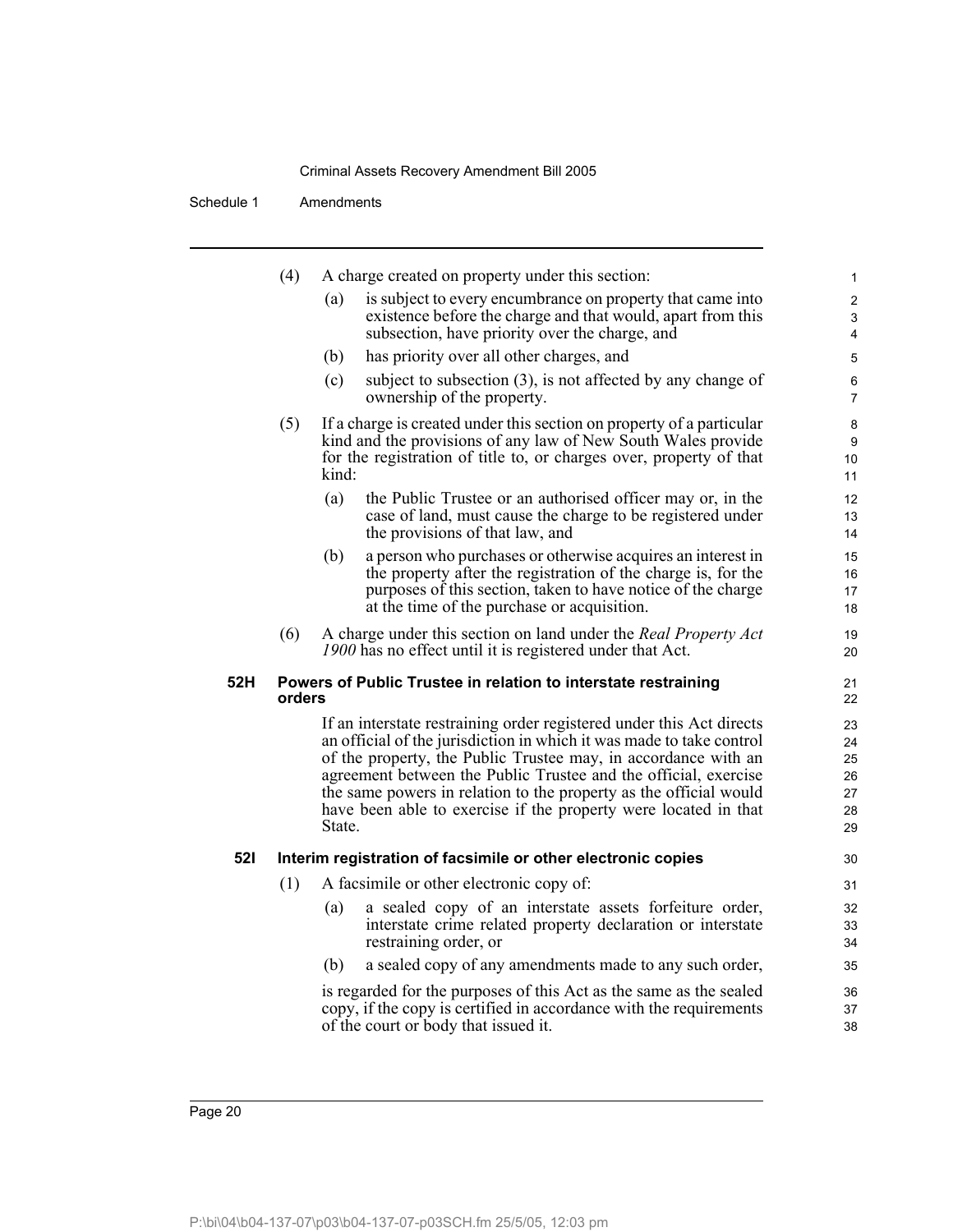Amendments Schedule 1

|        | (2)                            | Registration effected by means of a facsimile or other electronic<br>copy ceases to have effect at the end of the period of 5 days<br>commencing on the day of registration unless a sealed copy that<br>is not a facsimile or other electronic copy has been registered by<br>that time.                                                                                                 | 1<br>$\overline{c}$<br>3<br>4<br>5 |  |  |
|--------|--------------------------------|-------------------------------------------------------------------------------------------------------------------------------------------------------------------------------------------------------------------------------------------------------------------------------------------------------------------------------------------------------------------------------------------|------------------------------------|--|--|
|        | (3)                            | Registration of the sealed copy before the end of the period<br>referred to in subsection $(2)$ has effect as from the day of<br>registration of the facsimile or other electronic copy.                                                                                                                                                                                                  | 6<br>7<br>8                        |  |  |
|        | (4)                            | Although registration of a facsimile or other electronic copy of an<br>interstate assets forfeiture order ceases to have effect in the<br>$circumstances$ mentioned in subsection $(2)$ , any forfeiture already<br>made in relation to the order is not affected.                                                                                                                        | 9<br>10<br>11<br>12                |  |  |
| [48]   |                                | <b>Section 54 Proof of certain matters</b>                                                                                                                                                                                                                                                                                                                                                | 13                                 |  |  |
|        |                                | Insert after section $54$ (2):                                                                                                                                                                                                                                                                                                                                                            | 14                                 |  |  |
|        | (2A)                           | A document certified by a judicial officer, registrar or other<br>proper officer of a court stating that a specified person pleaded<br>guilty to a specified offence on a specified day, and that the plea<br>of guilty was not withdrawn, is admissible in any civil<br>proceedings under this Act and is evidence of the commission of<br>the offence by the person to whom it relates. | 15<br>16<br>17<br>18<br>19<br>20   |  |  |
| $[49]$ | <b>Section 54 (6)</b>          |                                                                                                                                                                                                                                                                                                                                                                                           | 21                                 |  |  |
|        | Insert after section $54(5)$ : |                                                                                                                                                                                                                                                                                                                                                                                           |                                    |  |  |
|        | (6)                            | In subsection $(4)$ , a reference to proceedings is a reference to<br>proceedings regardless of their outcome, and includes<br>proceedings that have not been determined or that were<br>discharged or not proceeded with for any reason.                                                                                                                                                 | 23<br>24<br>25<br>26               |  |  |
| $[50]$ | <b>Section 59A</b>             |                                                                                                                                                                                                                                                                                                                                                                                           | 27                                 |  |  |
|        |                                | Insert after section 59:                                                                                                                                                                                                                                                                                                                                                                  | 28                                 |  |  |
|        | 59A                            | Ministerial arrangements for things seized in connection with<br>extra-territorial offences                                                                                                                                                                                                                                                                                               | 29<br>30                           |  |  |
|        | (1)                            | The Minister may enter into arrangements with a Minister of<br>another State or a Territory or the Commonwealth under which<br>things seized under this Act that may be relevant to the<br>investigation of an offence against the law of that State or<br>Territory or the Commonwealth:                                                                                                 | 31<br>32<br>33<br>34<br>35         |  |  |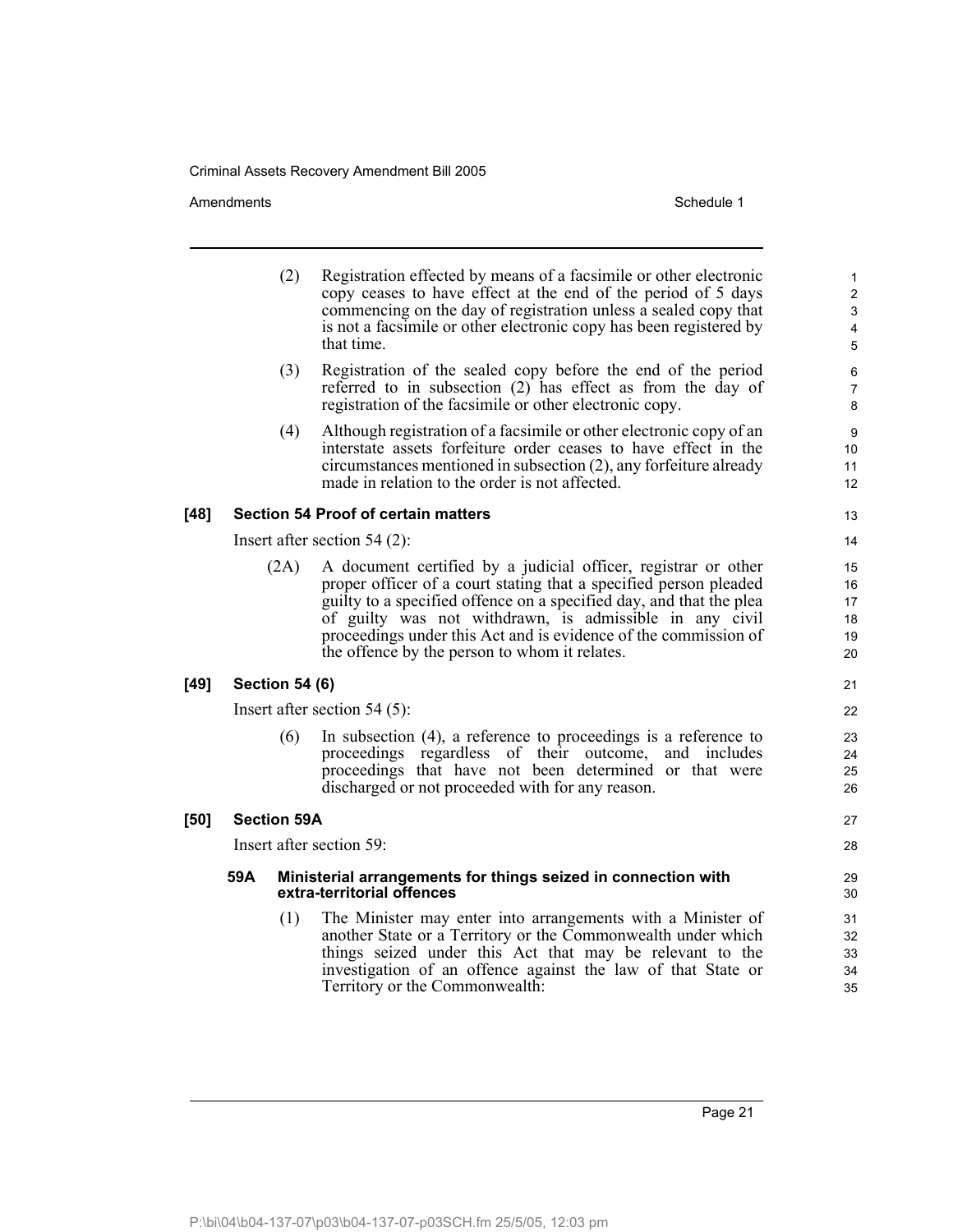|      |                      | are to be transmitted to the appropriate authority in that<br>(a)<br>State or Territory or the Commonwealth for the purposes<br>of the investigation of, or proceedings in respect of, that<br>offence, and                                                                                  | $\mathbf 1$<br>$\overline{c}$<br>3<br>$\overline{\mathbf{4}}$ |
|------|----------------------|----------------------------------------------------------------------------------------------------------------------------------------------------------------------------------------------------------------------------------------------------------------------------------------------|---------------------------------------------------------------|
|      |                      | when no longer required for the purposes of any such<br>(b)<br>investigation or proceedings, are (unless disposed of by<br>order or direction of a court or Magistrate) to be returned<br>to the Commissioner of Police.                                                                     | 5<br>$\,6$<br>$\overline{7}$<br>8                             |
|      | (2)                  | This section has effect despite section 41.                                                                                                                                                                                                                                                  | 9                                                             |
|      | (3)                  | In this section:                                                                                                                                                                                                                                                                             | 10                                                            |
|      |                      | <i>appropriate authority means:</i>                                                                                                                                                                                                                                                          | 11                                                            |
|      |                      | (a)<br>in relation to another State or Territory (other than the<br>Australian Capital Territory)—an authority exercising, in<br>relation to the police force of that State or Territory,<br>functions corresponding to those of the Commissioner of<br>Police in relation to NSW Police, or | 12<br>13<br>14<br>15<br>16                                    |
|      |                      | in relation to the Commonwealth or the Australian Capital<br>(b)<br>Territory—the Commissioner of the Australian Federal<br>Police.                                                                                                                                                          | 17<br>18<br>19                                                |
| [51] |                      | <b>Schedule 1 Savings and transitional provisions</b>                                                                                                                                                                                                                                        | 20                                                            |
|      |                      | Insert at the end of clause $1(1)$ :                                                                                                                                                                                                                                                         | 21                                                            |
|      |                      | Criminal Assets Recovery Amendment Act 2005                                                                                                                                                                                                                                                  | 22                                                            |
| [52] | Schedule 1, Part 3   |                                                                                                                                                                                                                                                                                              | 23                                                            |
|      | Insert after Part 2: |                                                                                                                                                                                                                                                                                              | 24                                                            |
|      | Part 3               | <b>Criminal Assets Recovery Amendment Act</b><br>2005                                                                                                                                                                                                                                        | 25<br>26                                                      |
|      | 9                    | Meaning of "2005 amending Act"                                                                                                                                                                                                                                                               | 27                                                            |
|      |                      | In this Part:                                                                                                                                                                                                                                                                                | 28                                                            |
|      |                      | 2005 amending Act means the Criminal Assets Recovery<br>Amendment Act 2005.                                                                                                                                                                                                                  | 29<br>30                                                      |
|      | 10                   | Application of amendments to earlier activities                                                                                                                                                                                                                                              | 31                                                            |
|      |                      | An amendment made to this Act by the 2005 amending Act<br>extends to serious crime related activities or illegal activities that<br>took place before the commencement of that amendment.                                                                                                    | 32<br>33<br>34                                                |
|      |                      |                                                                                                                                                                                                                                                                                              |                                                               |